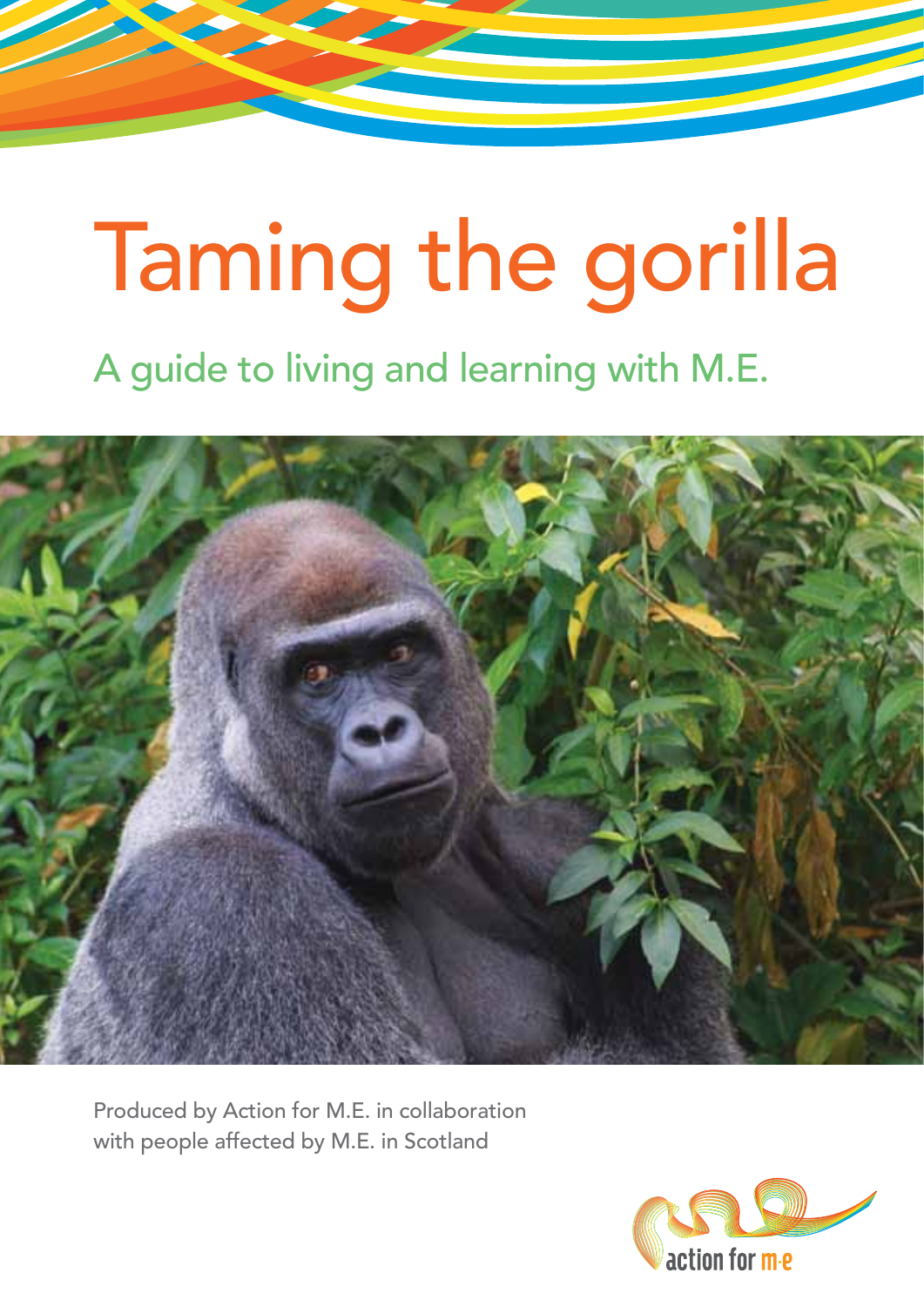# Foreword

Learning how to live well with M.E. takes time and energy. It is likely to be a bumpy and unique journey, as each of us experiences the condition differently.

This guide has been inspired by the personal stories and top tips of 16 people, who between them have more than 100 years of combined experience of living with mild, moderate and severe M.E., and whose stories are woven throughout. It's title is inspired by blogger Mary Hammond's brilliant analogy comparing a disability to having a gorilla live in your house – see p 11.

This guide is written in a positive and practical light to support each of us to be as well as we can be, but it pulls no punches, and refers to some of the hurdles and low points you may experience.

I look upon those who participated in this project as "wise elders." May the learning they have shared bring you some respite and hope that you – like them – can live a meaningful life with M.E. despite the challenges you face. May the guidance offered here contribute positively to the self-management of your illness.

Finally, I hope this guide will inspire you to share your story and your learning. If the making of this guide has taught me anything, it's that through sharing our experiences with one another that we feel less alone, more empowered, and better connected with one another. That may not be a cure, but it's surely a step toward a greater sense of well-being.

Michael Williams Story Coach Living and Learning with M.E. www.michaelwilliamsstorycoaching.com

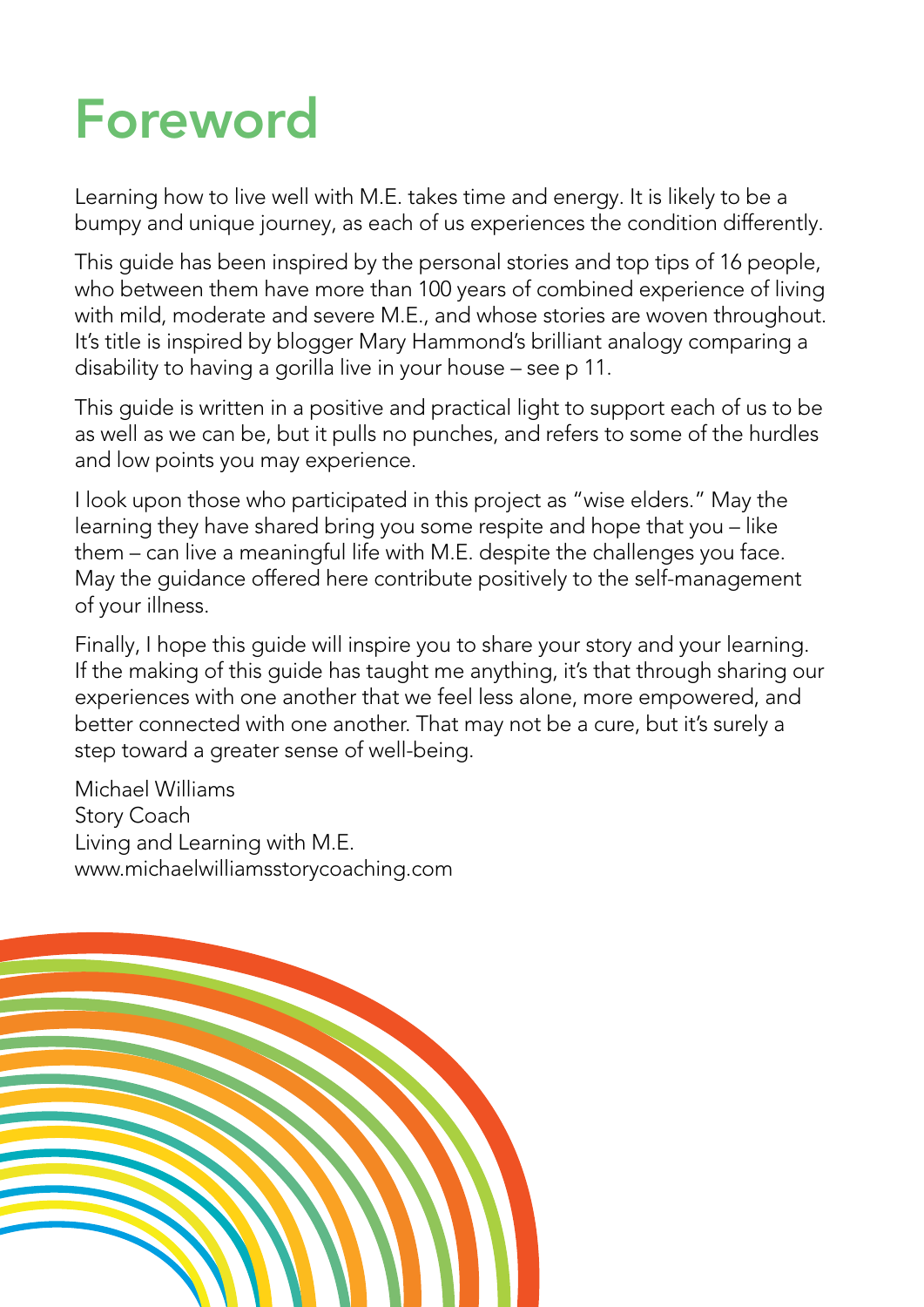# **Contents**

| How to use this guide                           | 4  |
|-------------------------------------------------|----|
| What is M.E.?                                   | 5  |
| Key things to remember                          | 6  |
| Section one: Thinking and talking about M.E.    |    |
| Coming to terms with your diagnosis             | 9  |
| How we think about and talk about M.E.          | 10 |
| Analogies for talking about M.E.                | 11 |
| Relationships and support networks              | 12 |
| Section two: practical self-management tips     |    |
| Pacing and balance                              | 15 |
| Diet and activity                               | 17 |
| Sleep and pain management                       | 18 |
| Alternative therapies and approaches            | 19 |
| The medical profession                          | 21 |
| Employment                                      | 24 |
| Welfare and social services                     | 27 |
| Section three: M.E. campaigns and taking action | 29 |
| Appendix I: Glossary of common M.E. terms       | 30 |
| Appendix II: Examples of self-management tools  | 31 |
| Appendix III: Useful resources and contacts     | 38 |
| Acknowledgements and afterword                  | 43 |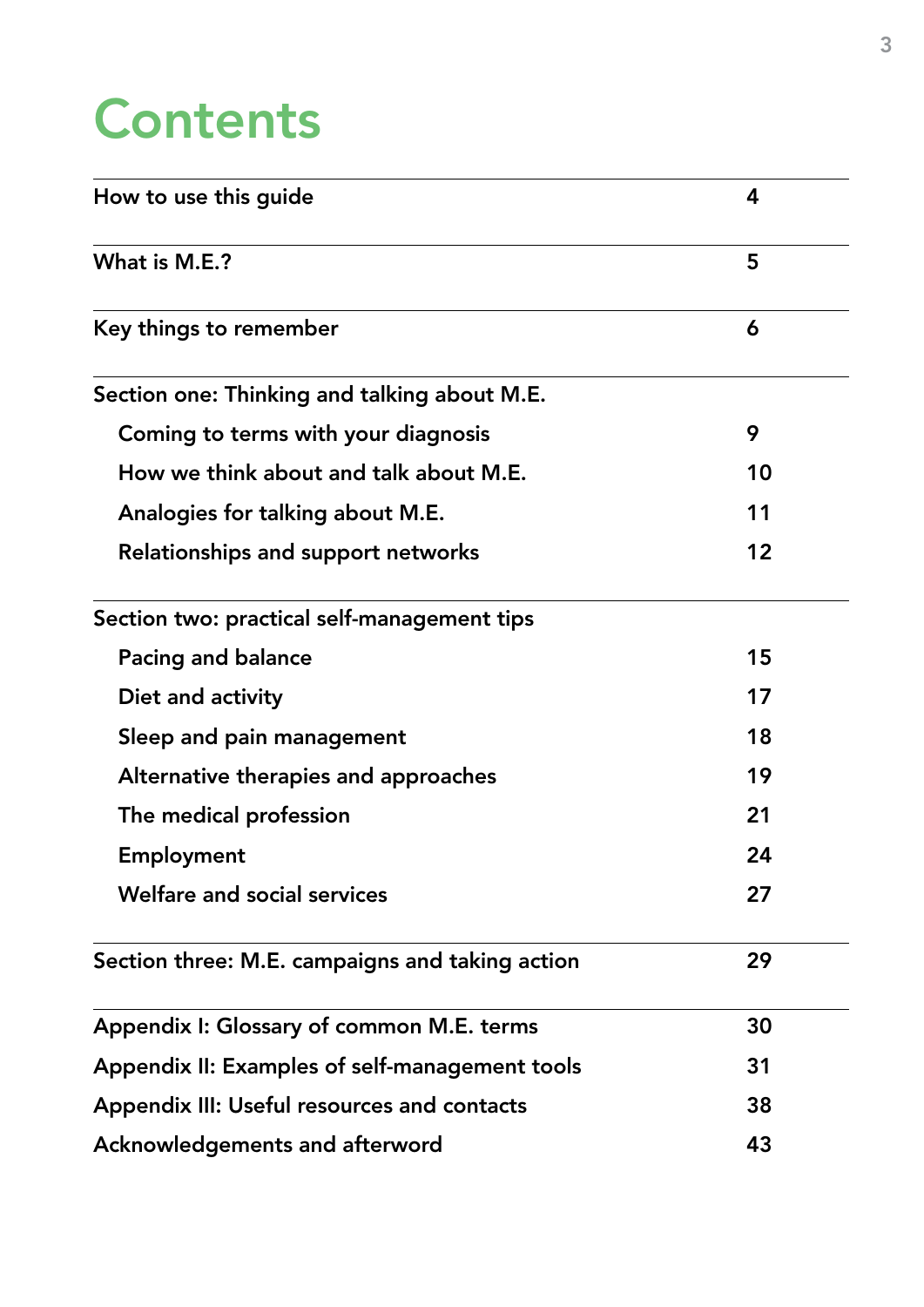# How to use this guide

This guide has been designed to help you to navigate your way through the maze of information available about M.E. It touches on the key areas of life affected by M.E. and provides signposts to further information from sources others have found helpful.

For the newly diagnosed, it explains why how you think and talk about M.E. is important, and provides information on a wide range of tools and techniques to help you to manage your condition. It also eases you into M.E. terminology with a glossary of terms and signposts to reliable sources of further information. For those who still struggle from time to time with managing this complex and variable condition – the 'improvers' – this guide may help you to find a different approach or a new self-management technique to try.

You may like to share the guide with friends, family and work colleagues, to help them to understand what a complex and challenging condition M.E. is to manage. Whilst the guide will be of most benefit to the newly diagnosed and to those with long term M.E. in the mild to moderate spectrum, carers and people who are severely affected by M.E. may also find some sections helpful.

The guide is split into three sections, which you can dip in and out of. We recommend that you start with section one which discusses how to come to terms with your diagnosis. It is important to understand and accept that a diagnosis of M.E. means life has to change, at least for a while, so that you can implement practical strategies to help you to build a stable platform and aid recovery.

Section two discusses management approaches that you can cherry pick from. While it's important to remember that what works for one person might not work for another, most people with M.E. tell us that pacing is essential for them.

Section three talks about how to be an ambassador for M.E. and different ways to support the fight to get M.E. universally recognised as a serious condition, worthy of respect, resources and investment.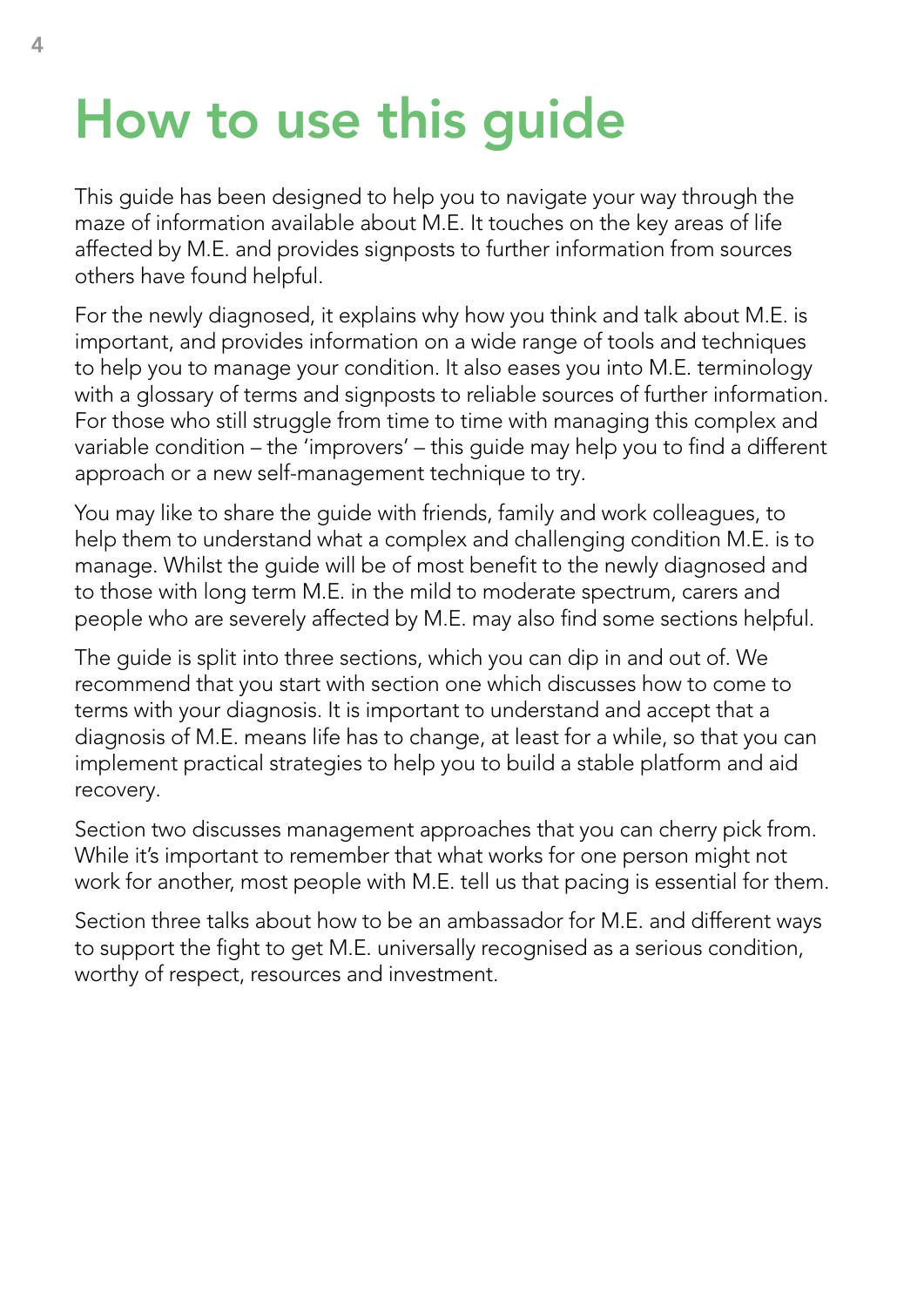# What is M.E.?

Myalgic Encephalomyelitis (M.E.) is an illness with many names. Within the NHS it is commonly called Chronic Fatigue Syndrome (CFS or CFS/M.E.). Sometimes it is known as Myalgic Encephalopathy or diagnosed as Post Viral Fatigue Syndrome (PVFS).

People with M.E. experience severe, persistent fatigue associated with what's called post-exertional malaise (the body's inability to recover after expending even small amounts of energy; sometimes also called 'payback') and chronic pain. However, M.E. is also characterised by a range of additional symptoms including cognitive difficulties (also known as "brain fog"), digestive problems and hypersensitivity.

M.E. affects an estimated 250,000 people in the UK. There is much debate about its underlying cause, treatments and what does/doesn't work and at the time of writing there is still no drug therapy directed specifically at M.E. Current theories about the cause of M.E. include autoimmune deficiencies, viral infections, autonomic/ sympathetic/central nervous system dysfunction and genetic factors, amongst others.

Research (Pheby and Saffron, 2009) has found that early management of symptoms such as post-exertional malaise is the most important factor in how the condition progresses (ie. how severe M.E. becomes). So it's really important to learn as much as you can about how symptoms affect you, and what you can do to help manage them.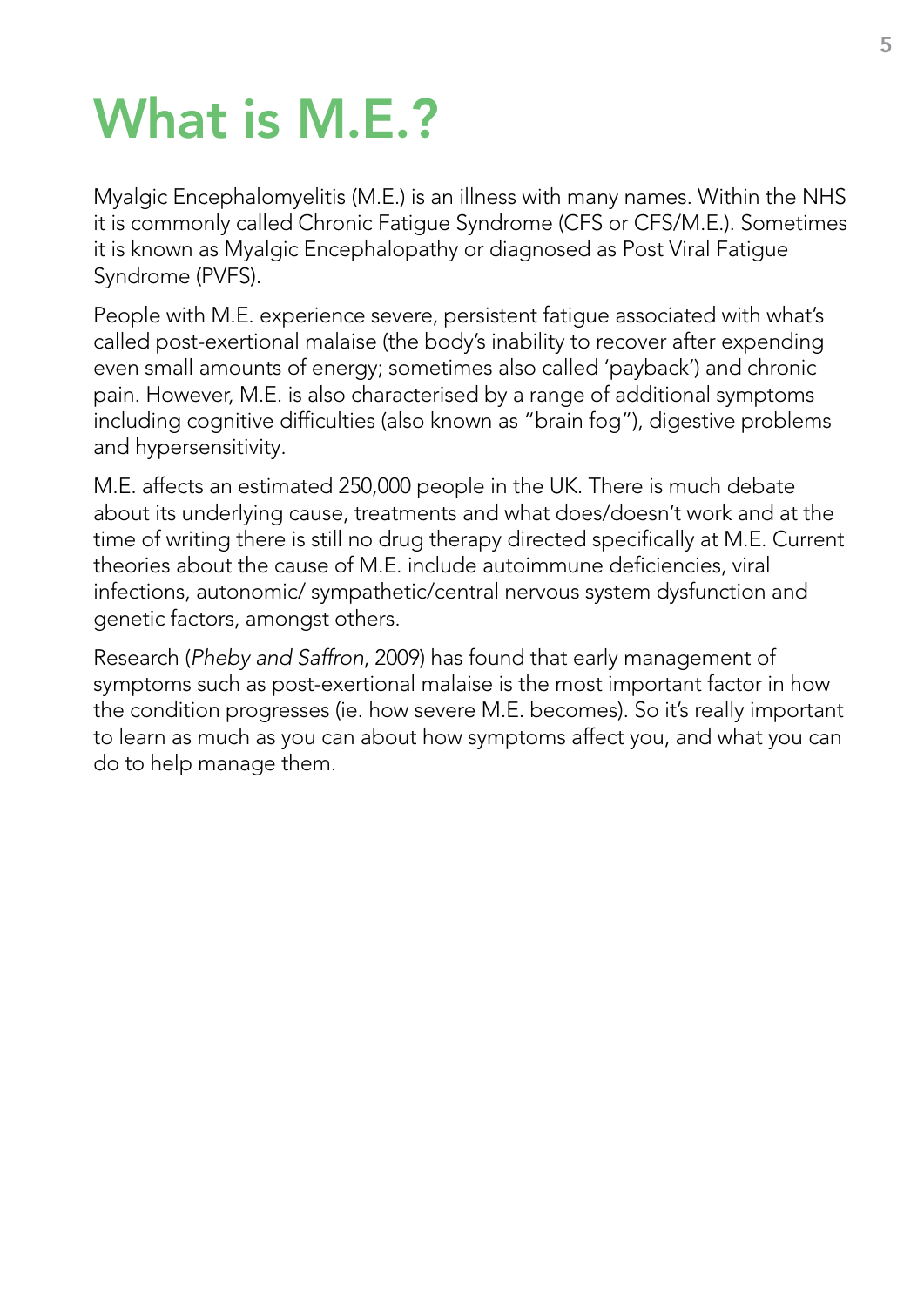# Key things to remember

Some people do recover from M.E., often partially and in some cases fully. There isn't yet clear evidence about who is likely to recover or why. People who have recovered give different reasons, though common themes are:

- stepping back from their busy pre-M.E. lives and taking actions, including resting, to stabilise their condition
- listening to their bodies
- understanding their major symptom triggers
- being resilient to set-backs
- finding patience to take very gradual steps towards recovery when able to do so.

Everyone's experience of M.E. is individual. Even the basic pattern of the illness varies, with some experiencing a sudden onset of symptoms following an infection or accident while others develop the condition gradually over several years. Some people's condition is relatively constant while others experience cycles of remittance and relapse.

There is growing evidence from experts in the field of M.E. that a number of sub-groups exist within M.E. This most probably explains why people with M.E. differ in terms of their illness experience and the course their illness follows over time.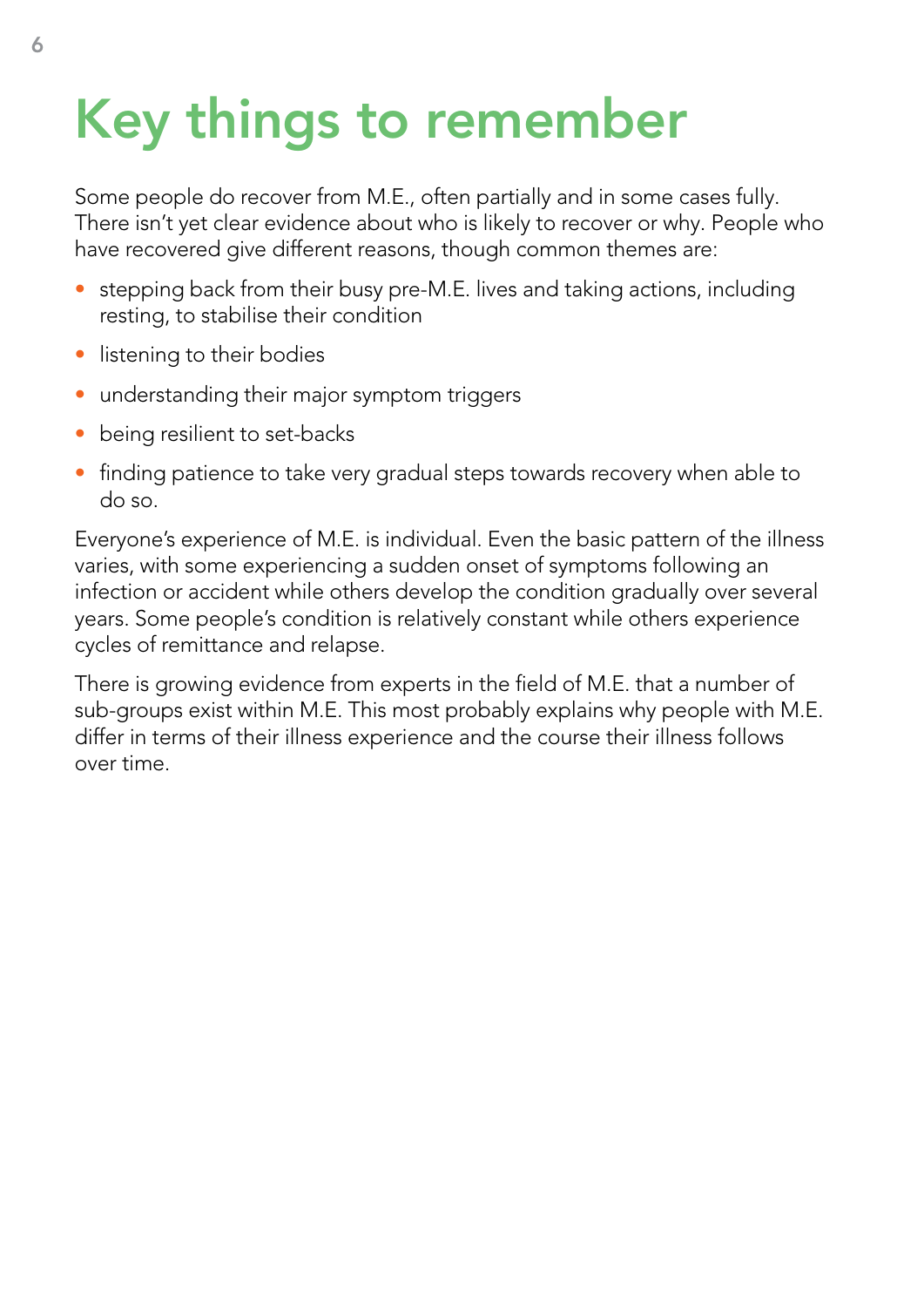#### Accept the situation you are in

"Take the illness seriously, acknowledge that life needs to change significantly, hopefully for the short term. If you don't make changes they will be forced upon you and they will become permanent."

This doesn't mean you have to resign yourself to never recovering or give up on life – far from it! However, you can't will yourself better or drive M.E. away by ignoring it and trying to continue as you were before.

M.E. is a bit like a knot in that the more you pull on it or fight it, the tighter it gets. In this situation, it's more productive to give yourself some slack to think about how best to untangle what you can, and manage life with the illness so you get the most out of it. This kind of strategic thinking and acting, driven by you as the 'expert' in your condition, is what we mean by 'self-management.'

GPs and other health professionals still have a role to play and responsibilities for your health and wellbeing. Self-management is not an alternative to medical care. Ideally, the two should complement each other, with your experiences and priorities being listened to and respected by professionals.

When health professionals talk about treating M.E., they are referring to symptom management and patient care, not a cure – there is not yet a pharmacological cure for M.E. In practice, at the time of writing, there are limited treatment options available for M.E.

There is also still some disagreement and confusion among professionals about how to manage the condition. This means that people with M.E. often have to be particularly self-reliant. Part of your self-management strategy may include thinking about how to build relationships and get the most out of the contact you have with your GP and/or other health professionals.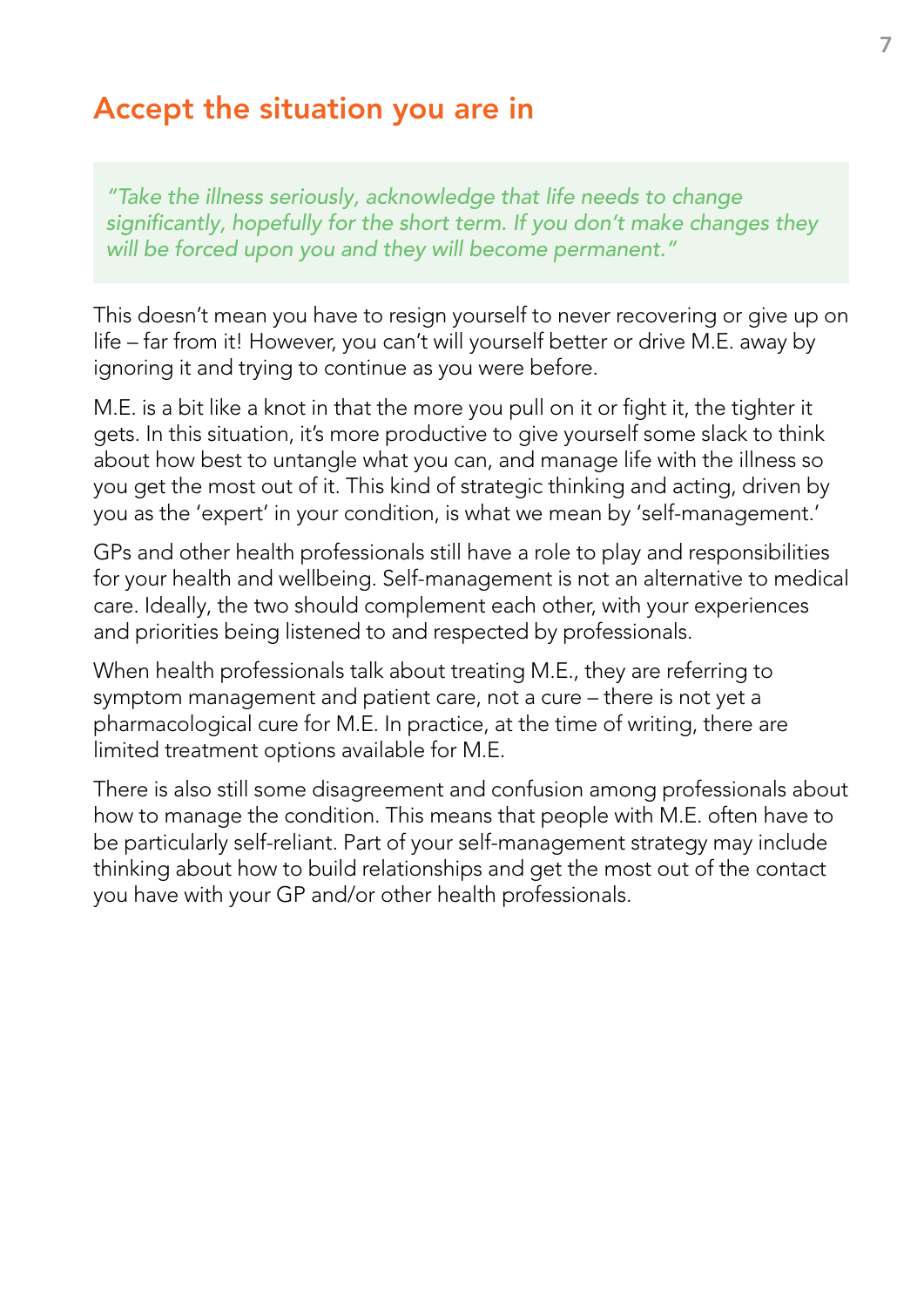#### Be kind to yourself

Rather than beating yourself up over all the things you can't do, recognise the day-to-day achievements and positive contributions you make despite your illness. They may seem small compared to what you did before M.E., but for you, in your current state, they are equally – perhaps even more – impressive.

"Let go of 'shoulds' and 'musts' and feelings of responsibility which creep in as energy returns [following a crash]."

Learning to manage your condition effectively is an ongoing learning process. Identify where you are making the same mistakes repeatedly (eg. running for that bus, climbing stairs instead of taking the lift) and try to do things differently, but don't be too hard on yourself. It is human to slip-up sometimes – keep working away at improving and share your learning. As your selfmanagement strategies become established, your confidence about what you can do (and your limits) will increase.

"Recognise your 'fluster' point and give yourself a break. Rest often, drop your standards and make time for a nurturing activity every day."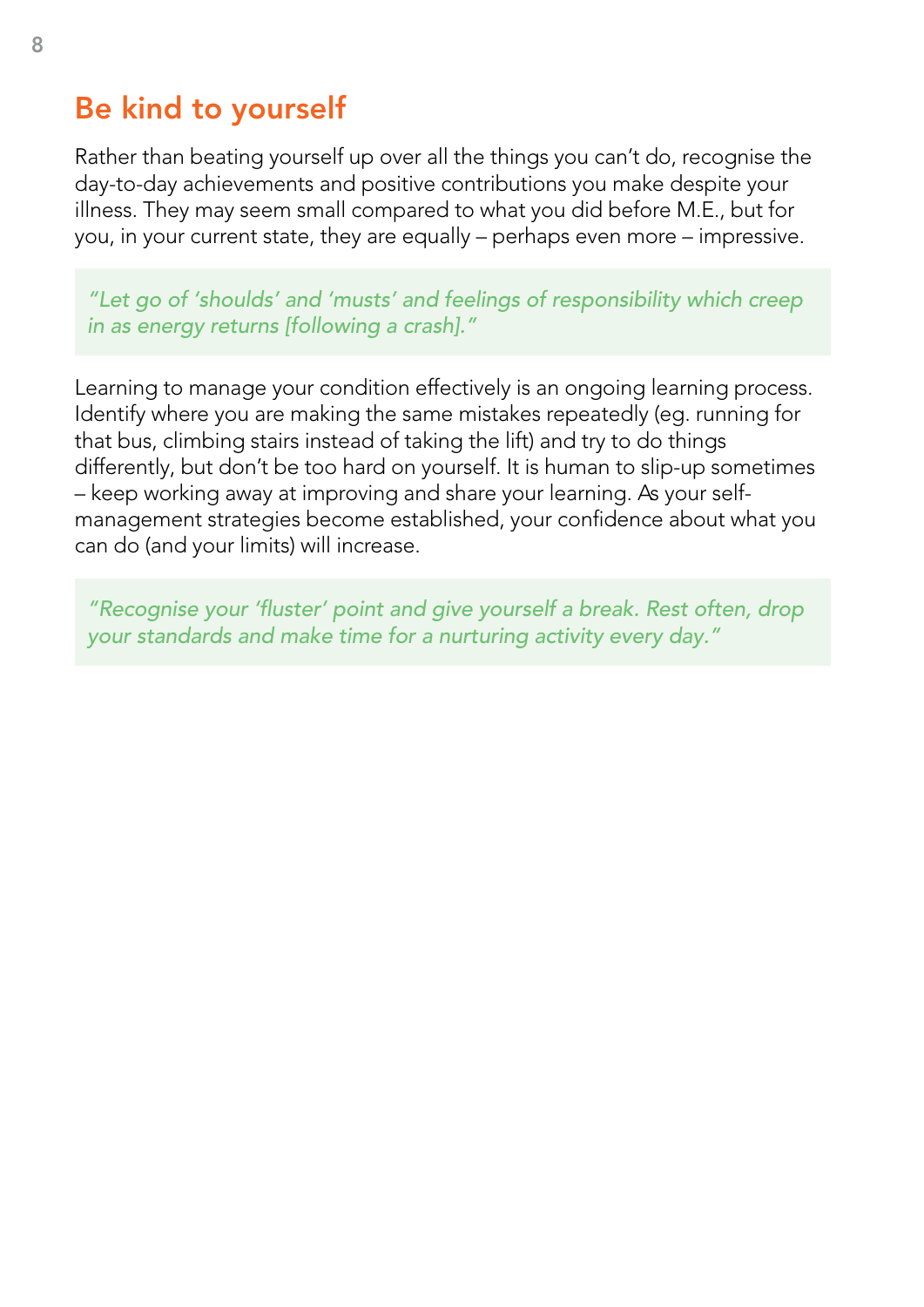# Section one: Thinking and talking about M.E.

### Coming to terms with your diagnosis

Having a thorough understanding of M.E., knowing yourself and choosing how to relate to 'your' M.E. and how to express it to others helps you to manage the condition, rather than to be managed by it.

Coming to terms with a diagnosis of M.E. may require a shift in how you think about illness, disability and dependency. It may mean learning to see the world differently in terms of your own expectations and to accept that it is ok not to meet other people's expectations.

"I was addicted to my former life and it took me a long time to realise that I had to make a transition to a new life."

Being ill, especially long-term, can be perceived as a sign of weakness. In our culture, we are expected to "fight" or "battle" illness. Leading the same pre-M.E. lifestyle is unsustainable for many of us but learning to let go of your 'normal' life can present significant challenges. Stepping back and working with the condition rather than trying to beat it means that you are taking control, even though it may not feel like you have an option at the time.

"I have a better quality of life through managing M.E., even though it isn't the life or quality that I want or thought I would have."

The sooner you are able to let go of the areas of your life which are causing you the most difficulty, the more likely it is that you will be able to pick them up again at some level once your condition stabilises or improves. Allow yourself to enjoy small things that you are able to do.

"You can start the process of letting go with a blank piece of paper. Completely rethink everything in your life. I felt dead when I received my diagnosis, which felt like the death of an old persona. I had to find new reasons to live and to recognise that I had done the best I could for as long as I could."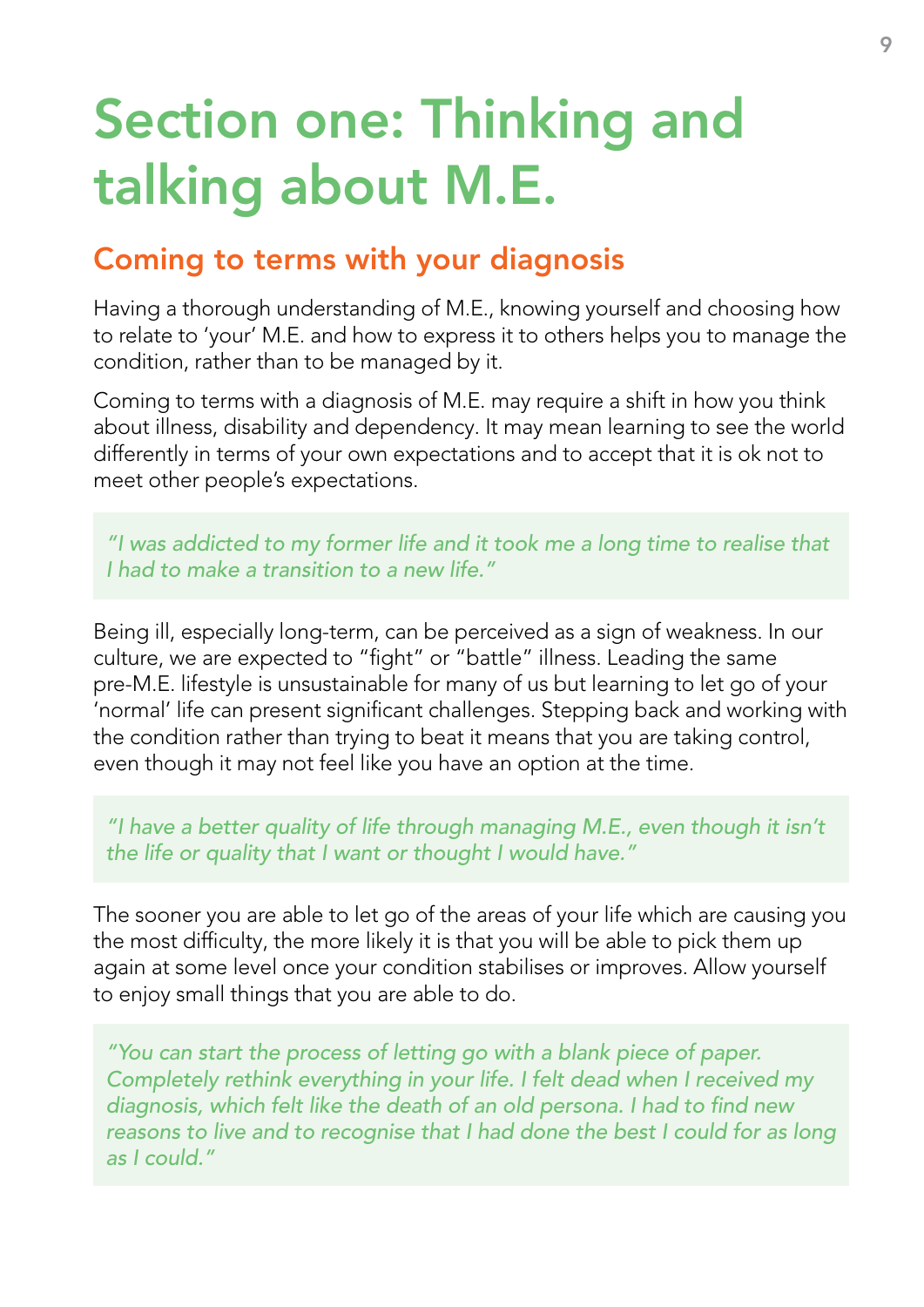### How we think about and talk about M.E.

M.E. often receives a bad press. Time and again we come up against language that tells us "it's all in the mind' or that 'everyone gets tired." Do you internalise such stories and comments? Do you regard yourself as a victim, survivor, or hero?

The language we use to communicate with people around us about our condition, and the way we tell that story, is important. Remember that you will not always feel the way you do now, and that there is more to you than your symptoms or health condition. You are the author of your own story.

Think about times when you have really managed to get across your message.

- What was the difference compared with other less successful attempts?
- Were there things about the way you communicated or what you said that made the difference? For example:
- Did you focus more on your feelings or on practicalities?
- Do you think your message came across to listeners as mainly positive or negative? Did that make any difference to their response?
- Did you say something that particularly captured the interest of the person/s you were speaking to?
- Did you use any examples or analogies that listeners strongly related  $to$ ?
- Did you tell your story straight or use humour?
- Was it an interactive conversation or more of a monologue?
- Were there any reactions from listeners that you adapted to while you were communicating with them?
- How did you feel while you were communicating?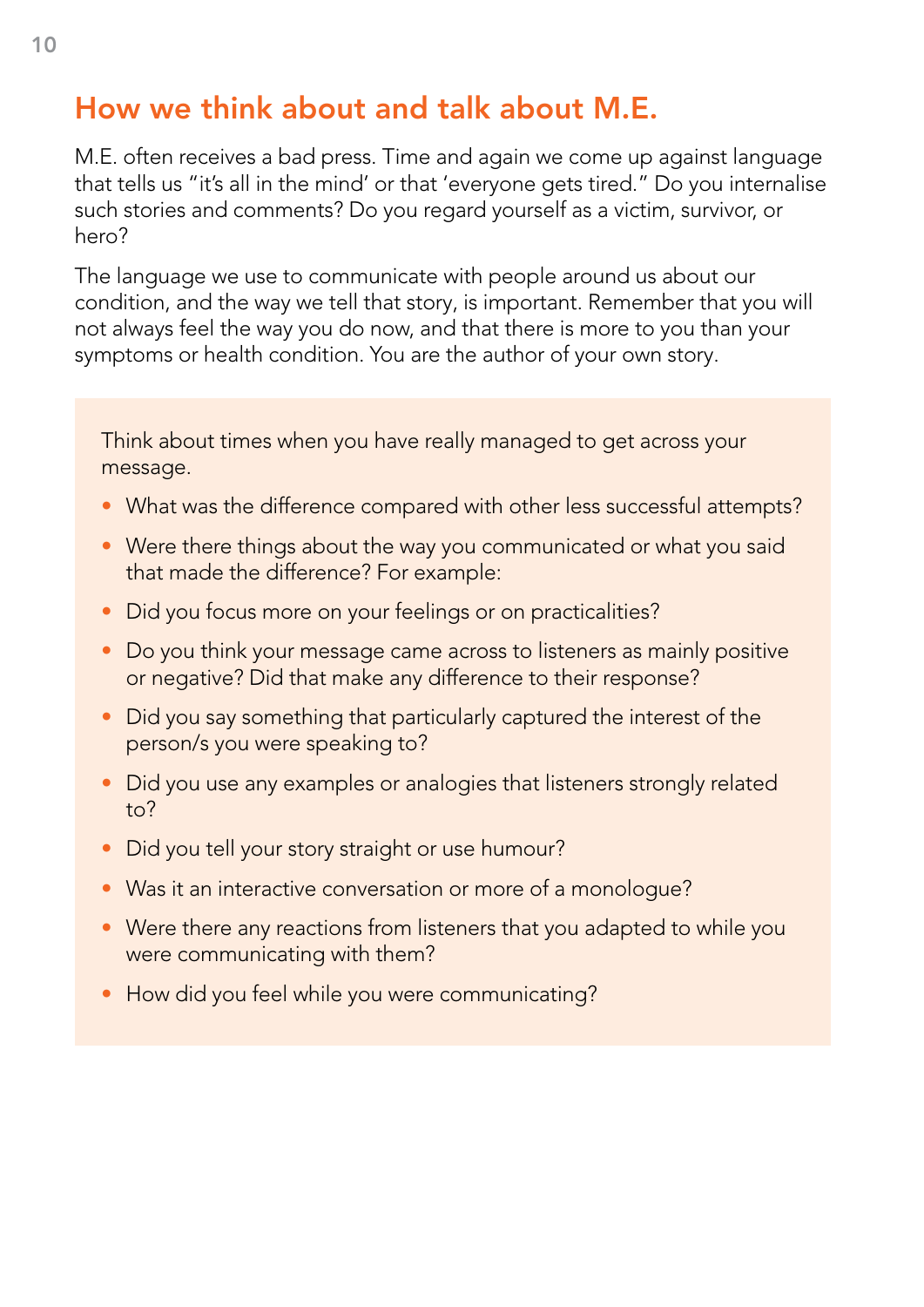M.E. is a neurological condition. But as with other illness, there is a psychological and emotional impact that comes as the result of managing such challenging symptoms.

The way we think about ourselves is as important as the stories we tell others. Gaining confidence in your own understanding of your condition and ability to communicate about it will help you to deal with unhelpful reactions from others.

Learning to notice your thoughts and the language you use can help to shift perspective, feel more in control, and break out of unhelpful patterns that most people (with or without M.E.) experience from time-to-time, and especially when we are under stress.

"We are hard wired into thinking a certain way – need to re-wire our thoughts so that we can see that getting out of bed and shaved is a great achievement."

If this is a significant area of difficulty you may benefit from a talking therapy that suits your personality and style or a mindfulness practice. Some people shy away from such approaches, concerned that using them suggests their illness is psychological. People who understand M.E. will not make this assumption. The same therapies are used by people with MS or cancer.

Psychological therapies are not for everybody, but some people do find that as part of a holistic approach, talking therapies can be a useful support to help them manage their condition. Don't be afraid to take control and ask for what you need, or to try a different therapy or therapist if the first is not helpful.

You will find some 'patient perspective' films in which people with M.E. talk about their experiences of living with the condition on the Action for M.E. website. You will also find short films portraying life with M.E. from self-help groups across Scotland, made as part of Action for M.E.'s 2014 digital story telling project.

### Analogies for talking about M.E.

The spoon theory was authored by Christine Miserandino, an awardwinning US writer, blogger, public speaker and lupus patient advocate. You may see other people with chronic conditions calling themselves "spoonies" – this is why. You can read the spoon theory on Christine's website www.butyoudontlooksick.com

Blogger Mary Hammond compares having a disability or long-term condition with having a gorilla living in your house. You can read it at www.tinyurl.com/gorillainyourhouse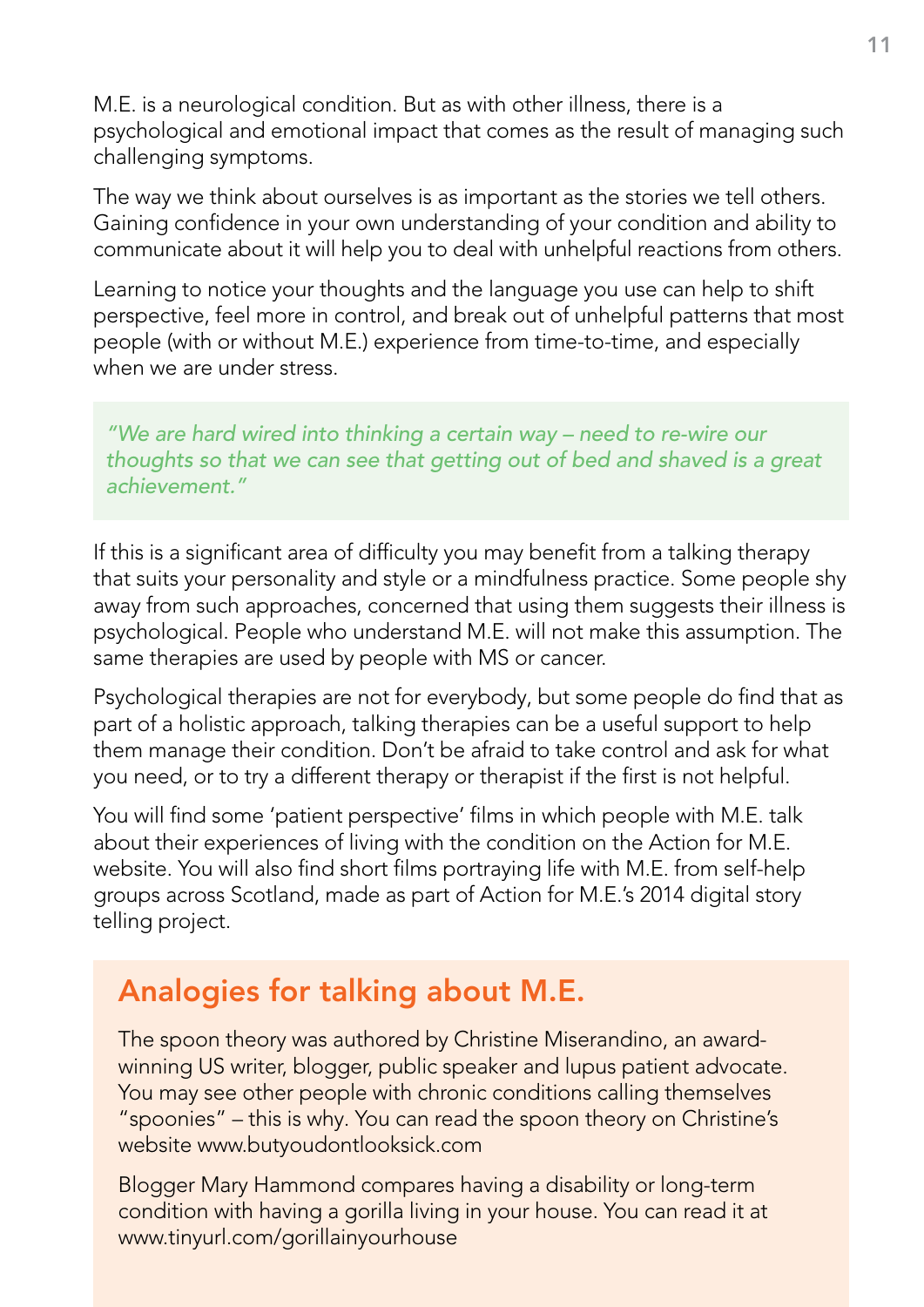### Relationships and support networks

It is important to be able to talk about your feelings. Think carefully about your audience and who to trust with your feelings – who is most likely to understand and be supportive?

"I gave in to expectations, despite thinking it wasn't the right thing to do, and it was damaging. That's when we need those around us to validate the condition and to encourage us to do only what our bodies are capable of doing at that time."

Self-management is greatly enhanced if people close to you can support you. The people who know you well can play an important role in helping you to pace effectively, with timely reminders and support in communicating your needs and limitations to others. Open communication is vital and honesty is important, though it is not always easy to achieve.

You may find that you edit your story if it seems too difficult, upsetting or uncomfortable to hear and this can leave you feeling alone and alienated. Or you may feel hurt and misunderstood if support is not there, or you are not believed.

Even for naturally optimistic people, it can be difficult to remain positive all the time when living with M.E. Feeling down or vulnerable at times is a natural response to the challenges of living with your condition. However, some people do develop depression on top of their M.E. Don't put off asking for help if you need it, rather than struggling on alone.

Talking therapies are not for everybody, but some people do find that, as part of a holistic approach, they can be a useful support to help them manage their condition. Don't be afraid to take control and ask for what you need, or to try a different therapy or therapist if the first is not helpful.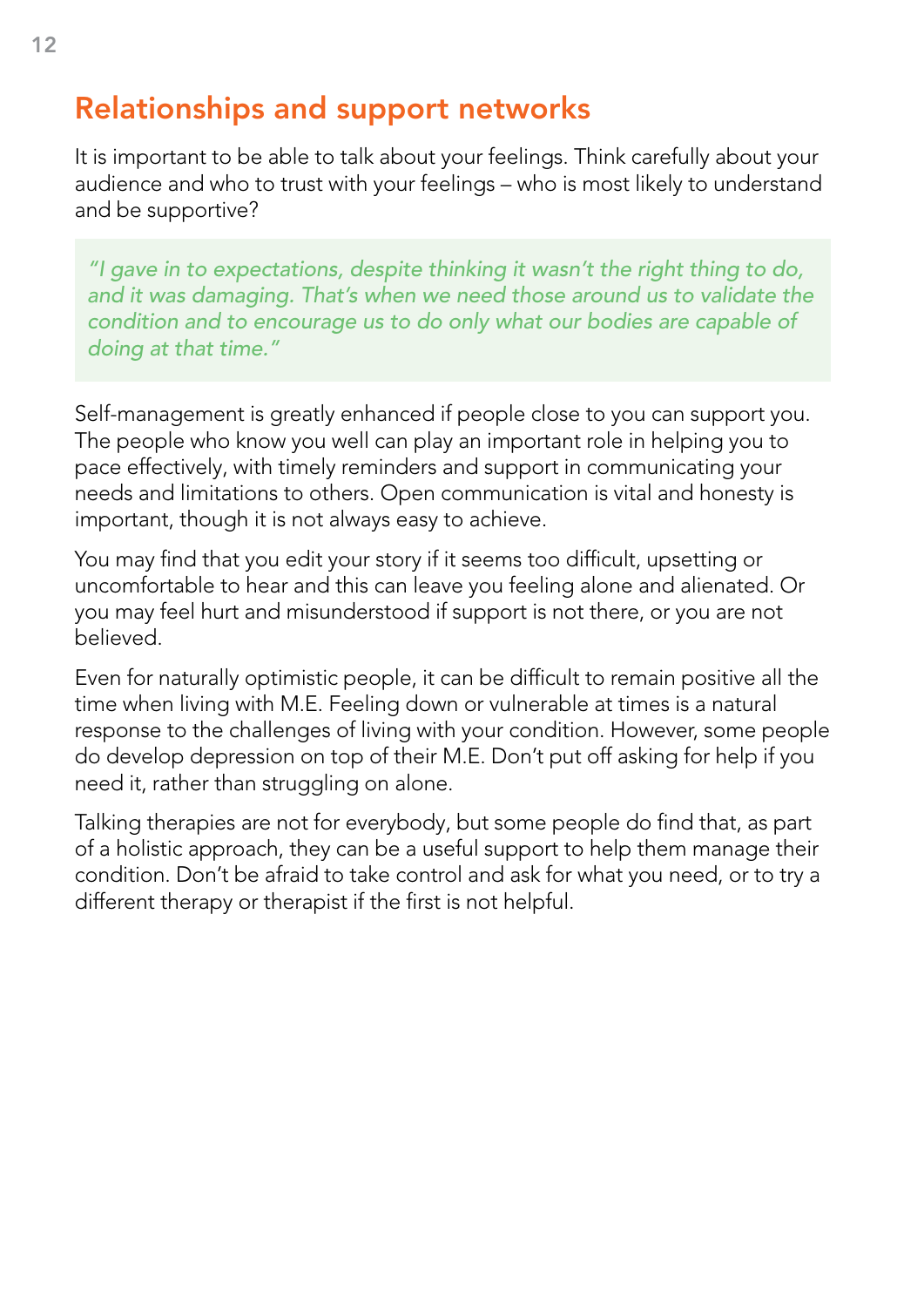"I wanted to leave my partner as I felt like I was a burden. When I finally decided it was time to go I was too knackered to do it."

Relationships can be strained by the illness and being on the receiving end of care may leave you feeling vulnerable and in a dependent position. Partners have their limits and can lose patience or begin to see you as a patient rather than a partner.

"Support from my partner has been invaluable. I would have left had the roles been reversed."

While some partners may view themselves as carers, many couples only use this term to the outside world (eg. when completing forms for welfare benefits), and feel that it is important to remember that they are still 'partners' first and foremost.

"The real heroes are the carers. They give their time and effort but get little social support and no medals."

Partners and carers often experience isolation and stress alongside the person with M.E. and may be unaware of sources of advice and support, including welfare benefit entitlements. Local carers centres can be good sources of information and support and provide opportunities to link-up in person with other carers: contact Carers Scotland (see p 38) for details.

"It's a lonely condition which isolates us."

Isolation increases for many people with M.E., as their capacity to socialise is reduced. Getting out to social events becomes difficult and, when you do get out, being able to keep up with conversations, especially when in a group, can be hard.

"Often it's our nearest and dearest who are completely blind, who don't get it."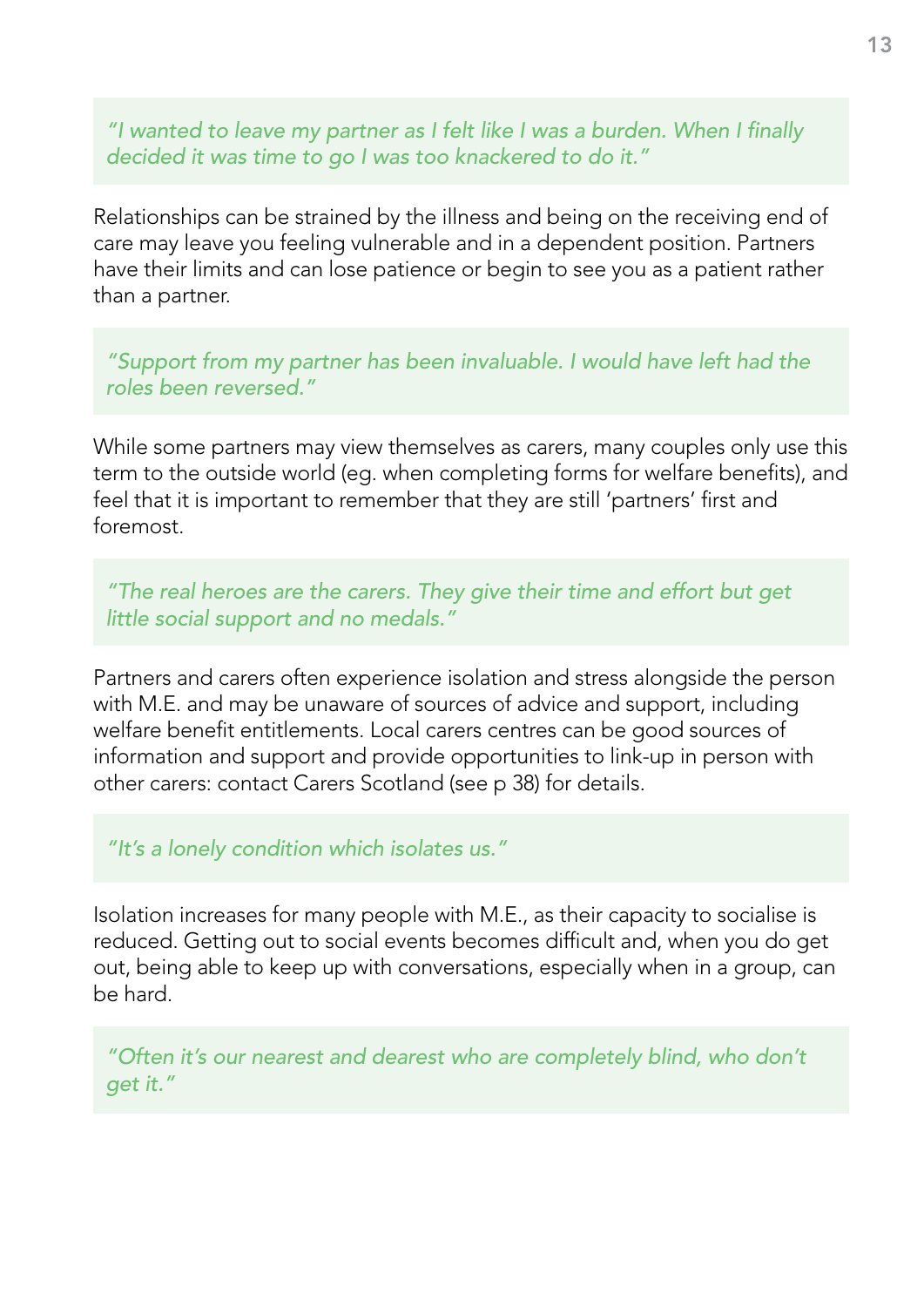"Home can become a prison – you need to find ways of getting out and engaging with life."

If you are not receiving the understanding, support or advice that you need from those closest to you, interacting with other people who have M.E. may be helpful. Even if you are well supported, connecting with M.E. groups either online or meeting face-to-face can give you access to a massive wealth of experience, knowledge and strength. Joining support groups and online communities which understand your limitations can help to reduce isolation. This may also relieve pressure on partners or friends who are compensating for your loss of other social outlets.

"I don't get tired of talking about M.E. as I don't get to do it much. Most people aren't interested – it feels good to connect with others who understand."

Sometimes people have found M.E. groups can be too negative, especially when group members become focused on discussing symptoms and "moans." Some health professionals discourage people with M.E. from attending patient-led support groups for this reason and/or because they think support groups reinforce unhelpful beliefs about the condition.

"When a GP says don't join a support group as there will be mass psychosis and it will make you worse, nothing is further from the truth. Would a doctor give that advice to someone with MS or cancer?"

Don't be put off trying local support (or 'self-help') groups if you think you could benefit from going to one or would like to help support others. As with most things, it's important to work out what is right for you and this may change over time. Groups may also change with new members or different types of social setting, so don't put too much emphasis on one-off experiences.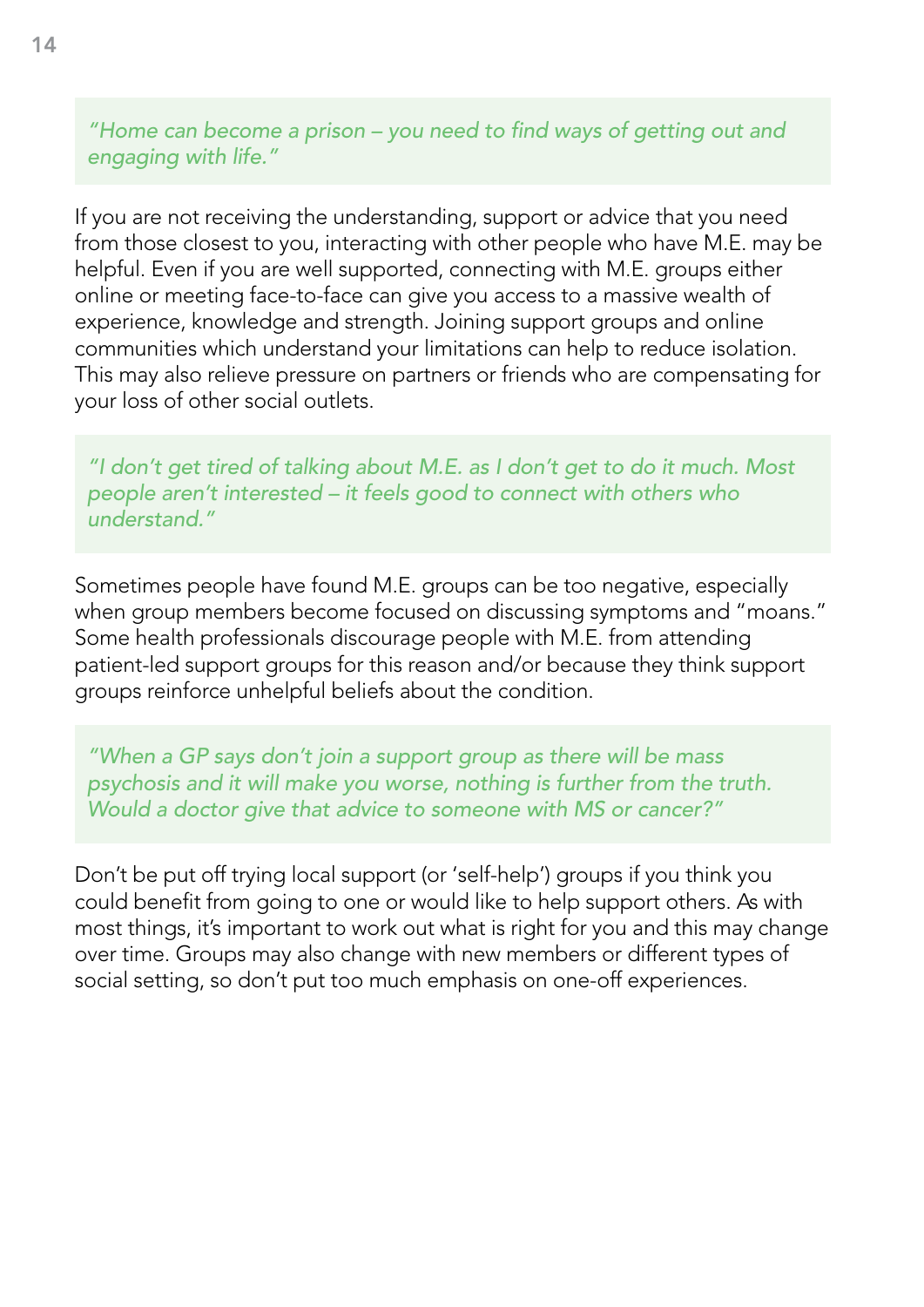# Section two: practical self-management tips

# Pacing and balance

Pacing is a methodical approach to balancing activity and rest, with the aim of bringing about more stability in your symptoms.

"Say 'I could,' not 'I should.'"

It's a common self-management practice for people with M.E. While the practice is individual for each person, the basic approach is to start by establishing a personal baseline and work from there. You must be the one to determine what you can accomplish, and learn to accept limitations when they arise.

"One is often tempted to add in that little bit extra to see if you can 'get away with it' only to find out that there is always payback."

In this fast-paced world of task-focused action and busyness, starting with what the body is capable of taking on may seem unnatural, but this is essential.

"It's important to know yourself and your limits, to be able to say 'no' and to trust your instincts."

You have to listen to what the body is saying and only do what the body is able to take on that day, regardless of what you may like to be doing or think you 'should' be doing.

"Give yourself more time to accomplish tasks like getting to the bus. Avoid situations where you might end up rushing – stay in the slow lane."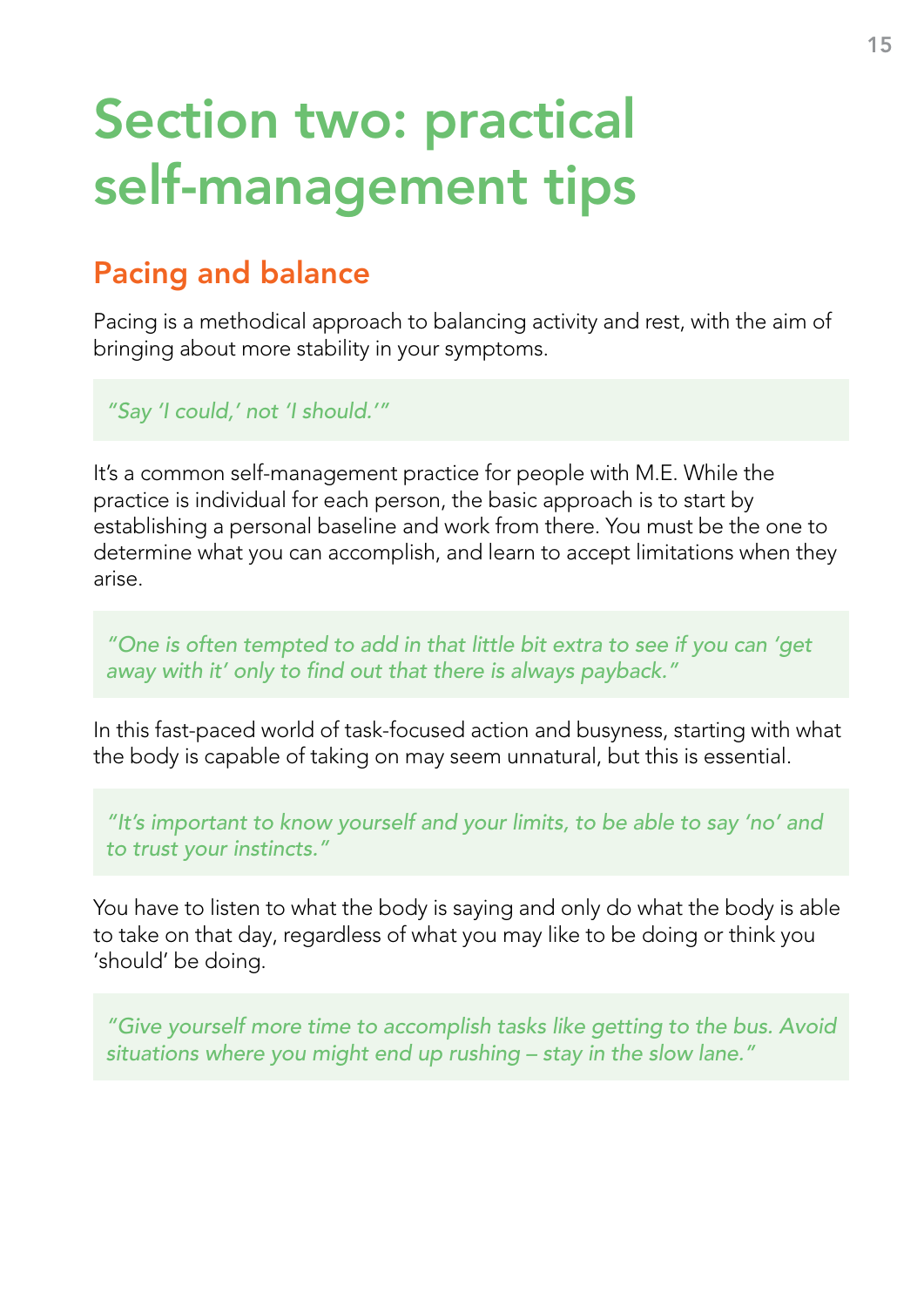With time and practice you will learn how to listen to your body, understand when dips in energy are coming, and when the body or mind requires rest. This is challenging and progress is likely to be erratic, not least because with M.E., symptoms are so variable and identifying triggers and a baseline can be overwhelming to start with.

"It's hard not to give in, especially when friends and family are encouraging you to do more."

Bear in mind that emotional aspects can be as draining as physical aspects and mental fatigue needs to be considered as well. You may find it helpful to attend a course on how to manage living with a long-term condition, or to receive one to one specialist support where this is available, perhaps from a nurse or occupational therapist trained in working with people with M.E. Outside of the NHS, organisations including the Thistle Foundation, Multiple Sclerosis Society (Scotland), Arthritis Care Scotland and the Pain Association Scotland run general courses for people with any long term condition that may be suitable for people with M.E.

"Take your time, and don't expect perfection! You will experience red flag moments – times when you dip or experience a setback. Trust that you will, through trial and error, find a balance that works for you."

There are many tools that can help you to discover how to pace yourself in a way that leads to stability and progress, or at least helps you to avoid what's known as 'boom and bust' and to better understand your triggers. Tools that people with M.E. have found useful can be found in Appendix II.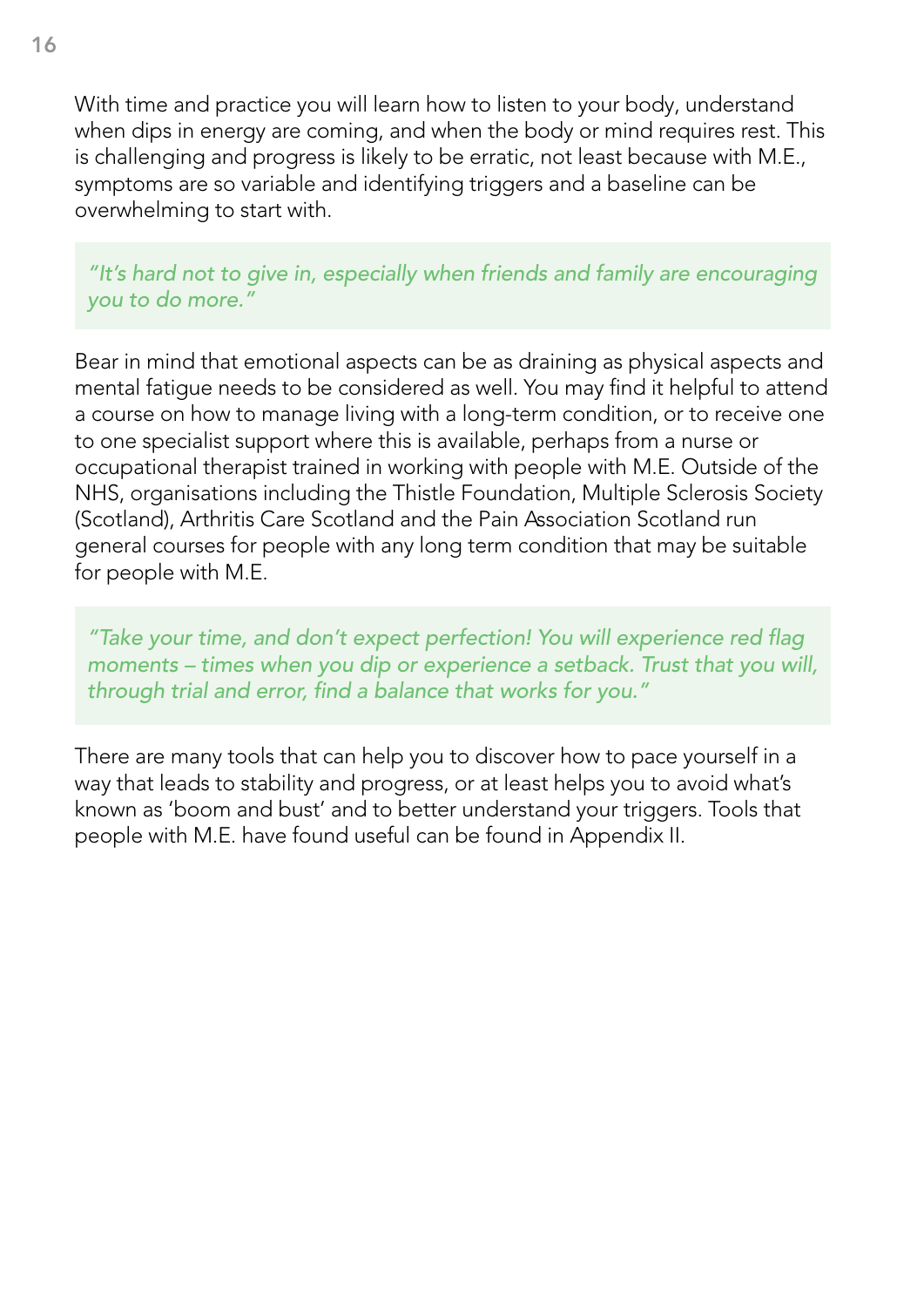# Diet and activity

Eating healthily is important, and many people with M.E. opt for natural (ie. unprocessed) foods and avoid (or reduce) sugar, caffeine and alcohol. Eating simple, light meals is less taxing on the digestive system and may help to avoid an increase in weight as life becomes more sedentary.

Some people feel that changing their diet has helped their digestive and immune systems. If your diet is usually good, sudden cravings for junk food may be a warning sign that your body is looking for quick energy because you're about to crash or succumb to a virus.

Some people find juicing an easy way to improve their vitamin intake. Others take nutritional supplements or explore holistic and alternative approaches. However doing this without expert support can be problematic. If digestive problems have a significant impact on your health seeing a qualified dietician (your local M.E. support group may be able to recommend someone), or a referral to a gastroenterologist via your GP may be helpful.

Many people were physically active before getting M.E., and find it hard to give up exercise. Strenuous exercise is not recommended for people with M.E., but it may be possible for some to undertake gentle activities, at a pace set by them.

For example, some people with M.E. have found gentle stretching is beneficial, and can be done even whilst lying in bed. Arthritis UK have produced a useful guide to gentle exercise including stretching (see p 38).

It is important for your wellbeing as well as physical health to keep as mobile as you safely can. Some people with M.E. have found electric bicycles very helpful in enabling them to go out independently and in the fresh air.

Try to maximise your exposure to sunlight (with protection against sunburn). Sunlight is the best source of vitamin D, which can become deficient when you spend a lot of time indoors, causing additional health problems. Vitamin D levels can also be boosted through your diet by eating oily fish (eg. salmon, sardines, mackerel), eggs or fortified spreads or cereals.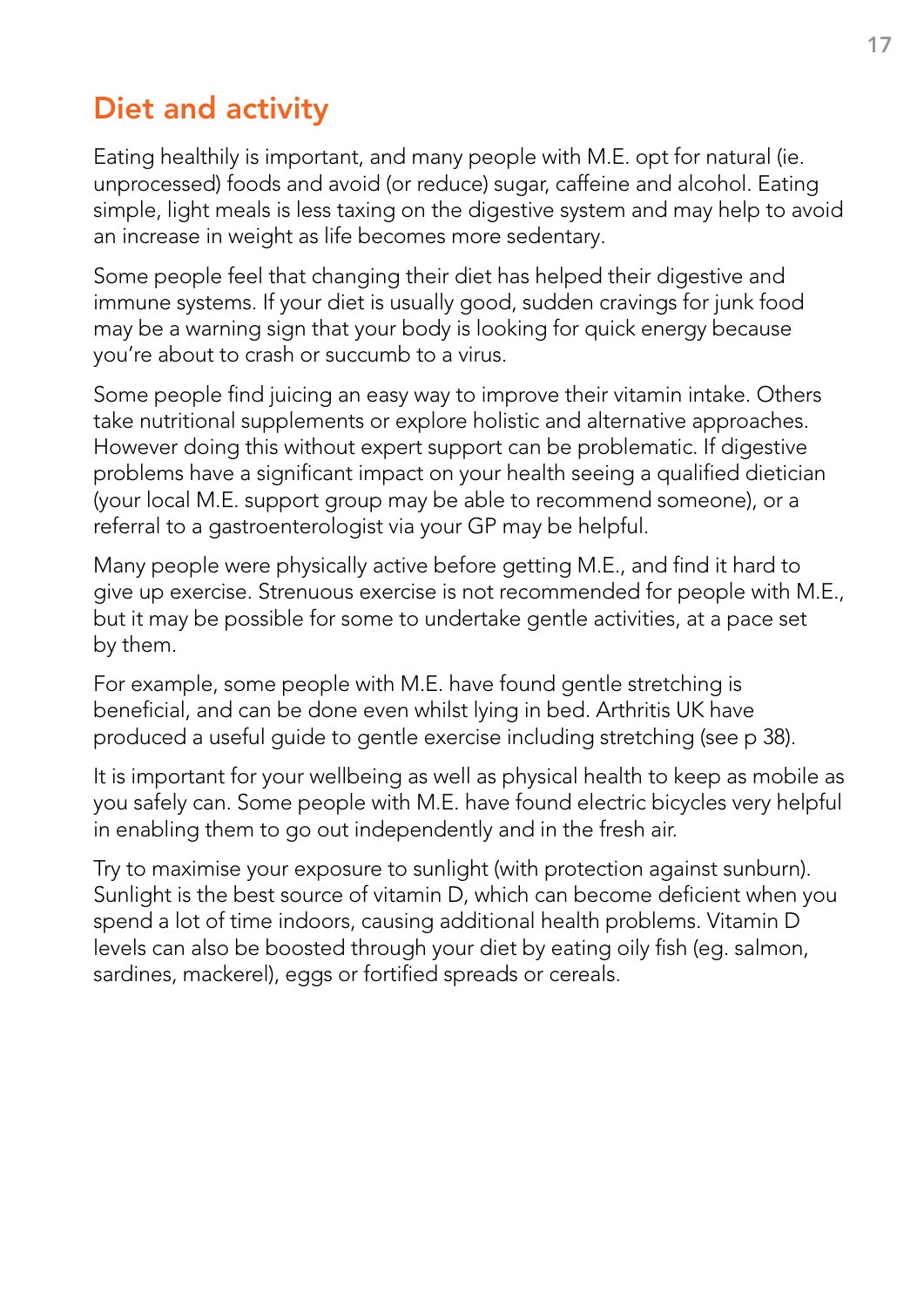### Sleep and pain management

Pain can sometimes be relieved by analgesic patches or a simple hot and/or cold compress. An NHS pain management course can help you to develop coping strategies, and a referral to a pain management consultant (through your GP) can ensure you are prescribed the most effective medication that you can tolerate. Some people find that acupuncture or using a TENS (transcutaneous electrical nerve stimulation) machine provides temporary pain relief.

Prescription drugs for sleep management can be useful as can prescriptions that calm the body down when it is "tired but wired." However, relying solely on medication brings its own challenges. Some people do not tolerate the medication well while others find the drugs work better when combined with lifestyle practices or that lifestyle changes alone are enough.

A healthy sleep routine may help you to get at least some good-quality sleep. Sleep management advice usually includes:

- avoiding caffeine in the afternoon/evening
- following a wind down routine before bed
- going to bed at the same time each night
- avoiding daytime naps
- getting up for a while and doing something boring if you can't sleep, rather than lying in bed trying to make yourself sleep.

It may be possible to get a referral to a sleep specialist (through your GP) if sleeping is a major area of difficulty for you.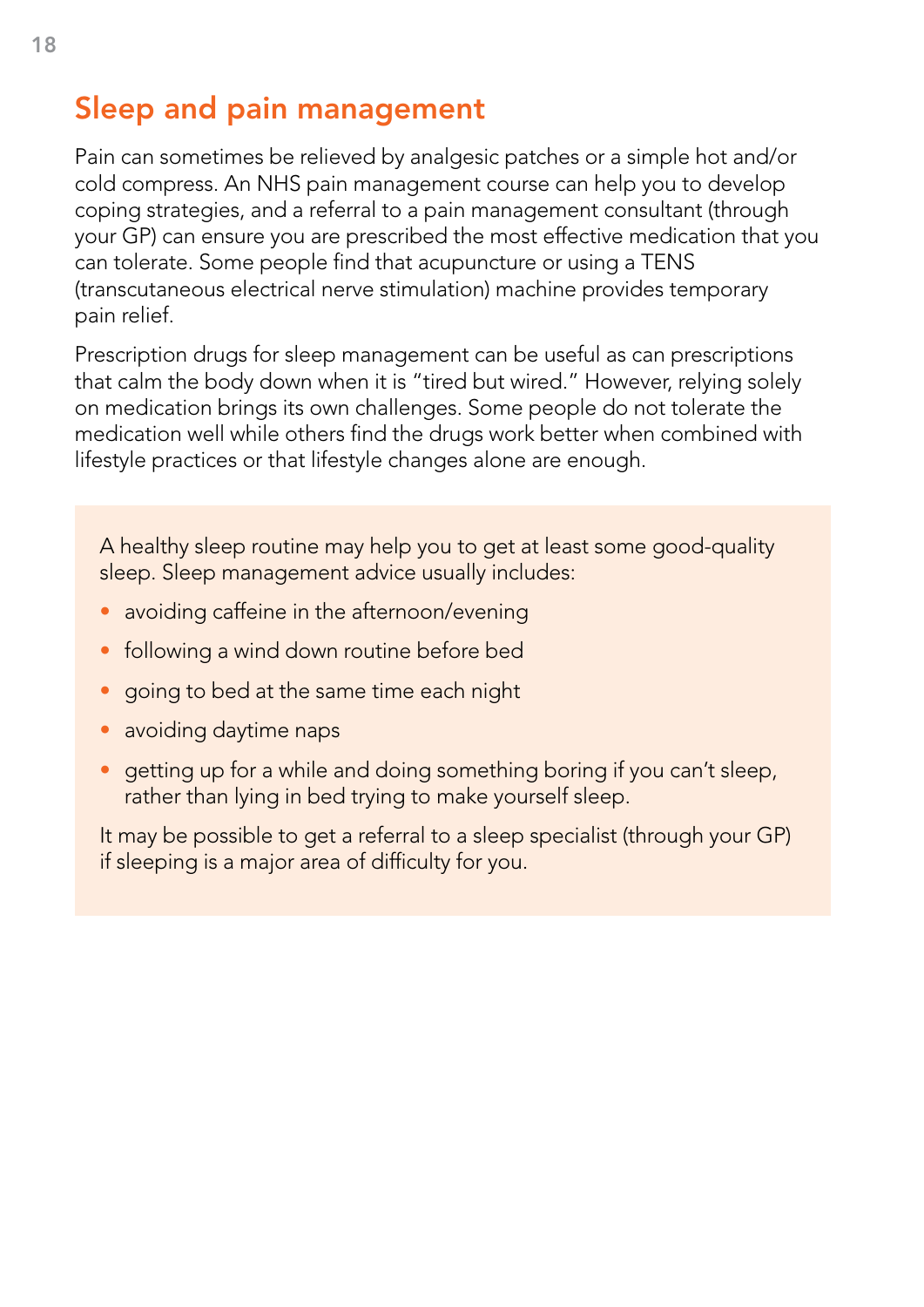# Alternative therapies and approaches

In the absence of an effective pharmaceutical cure for M.E., many people with the condition have tried a range of different approaches to help with managing their symptoms.

Approaches that others have found helpful are listed below. As different people have tried different approaches with variable results, we have tried to provide a balanced summary of those discussed in the Living and Learning project groups below. Not all are readily available and most of them cost in terms of money, time, and/or energy so do treat these as ideas to consider, rather than recommendations.

As a general rule, Action for M.E. advises people to examine with scepticism any treatment, therapy or other approach which claims to offer a cure, has not been subject to research published in peer-reviewed journals and requires the payment of large sums of money.

### Complementary therapies

Massage and healing/energy therapies (such as acupuncture, aromatherapy massage, reflexology or reiki) can relax the body and mind, or help with pain relief.

Talking therapies (such as counselling, cognitive behavioural therapy or coaching) and self-help books have been used to help people to come to terms with the significant and difficult life changes that can arise from living with M.E..

Hyperbaric oxygen treatment is becoming increasingly popular and involves breathing pure oxygen at higher than atmospheric pressures in an enclosed chamber at a special treatment centre. The process increases oxygen absorption and may help with pain and fatigue symptoms. The treatment is available through centres set-up by MS charities. However, travel to specialist treatment centres, session costs and fatigue caused by the length of sessions should be weighed up against the treatment benefits.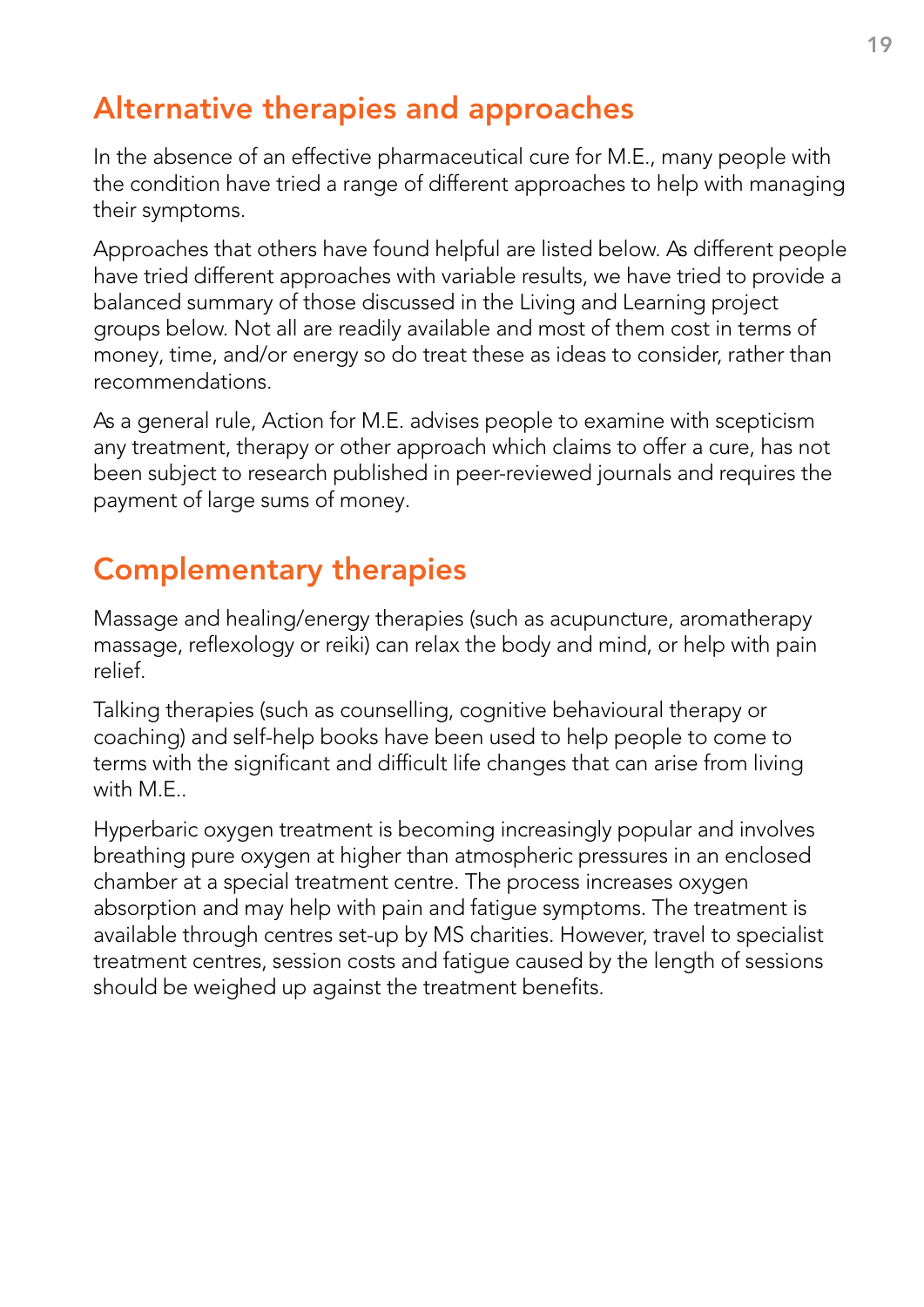#### Approaches you can try yourself

Journaling or other forms of writing can be a useful way to express emotions and how you are feeling about living with M.E. Sometimes it's helpful to get feelings off your chest, even if you burn what you've written afterwards. However, sometimes it's good to have a record of how far you've come.

"If you experience cognitive difficulties, start with a few words or as much as you can manage."

Hobbies or creative activity (such as gentle gardening, bird watching, arts and crafts, adult colouring books, playing a musical instrument) can be soothing, fulfilling and/or meditative pastimes. Simple pleasures such as sharing a joke, spending time in natural surroundings or watching birds at a feeder can all be good for your wellbeing. Listening to music can be used to sooth or uplift, though you may find that any additional noise is too taxing on your nervous system at times.

"Have ready-made craft packs/tools at hand for days when you are mentally tired but your hands could be doing something."

Positive affirmations, mantras, meditation or spiritual reading can be helpful for some in reframing their outlook on life and increasing self-confidence.

"Meditation can take you away from beating yourself up over being 'lazy.'"

Some find that mindfulness, meditation or relaxation techniques can help relax both body and mind.

"I find that putting myself into a meditative state at least gives me some quality rest when I am exhausted but can't sleep."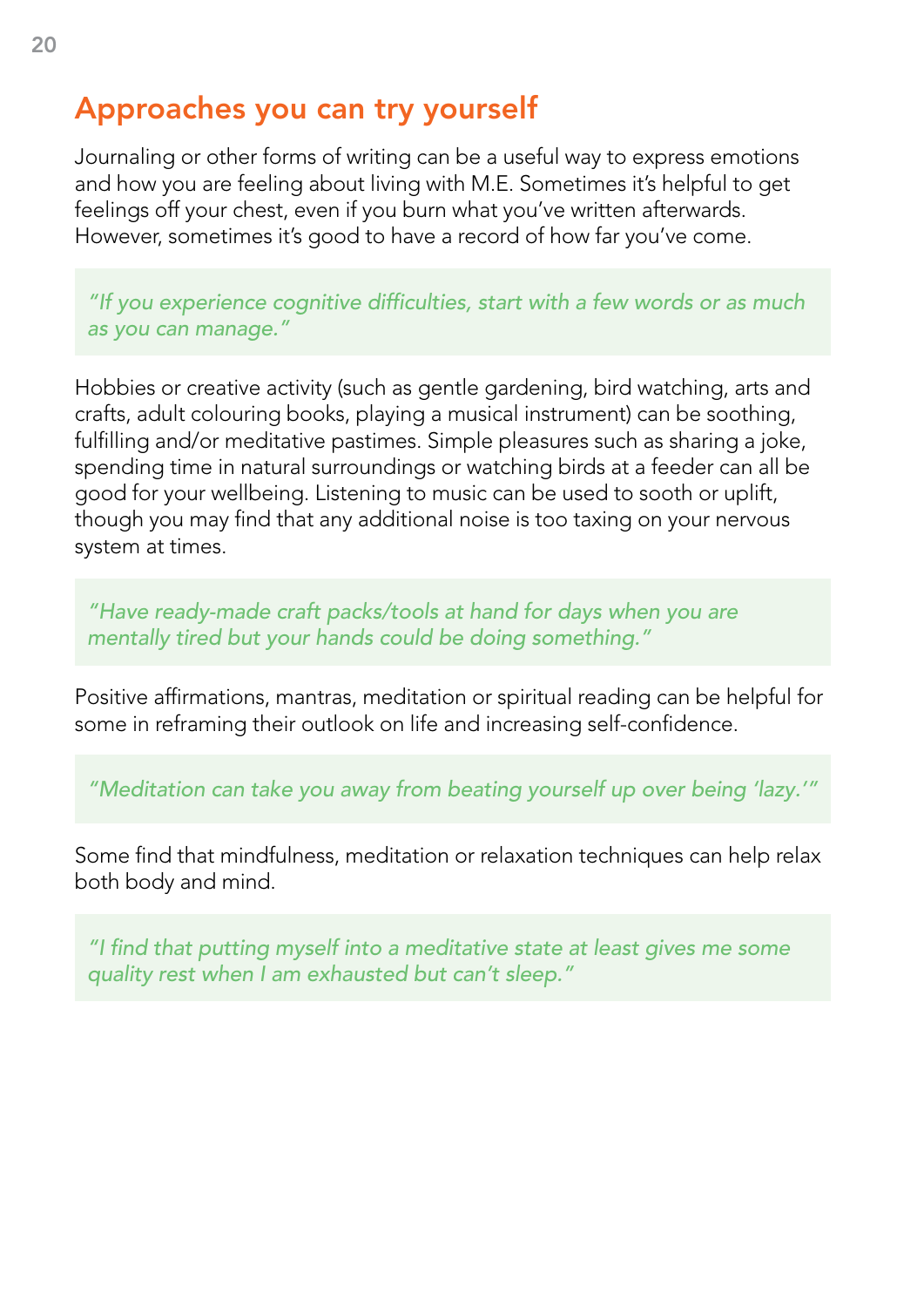# The medical profession

"When you receive a diagnosis of M.E. your GP may want you to find your own way with the condition."

Experiences with health practitioners, and most notably GPs, vary from supportive to demoralising. It may be helpful to think about the type of relationship you currently have with your GP/health professional and about the type of relationship you would ideally like to establish. Is there anything you can do to improve this relationship?

Relationships with GPs/health consultants can be categorised into four basic types (this is a simplification but it may help you to think about your own relationship with your GP).

- 1 Subordinate, where the GP holds all the power and the patient has a passive role following the GP's instructions or prescription.
- 2 Structured, where the GP still holds most of the power but the patient has some say in which treatments to follow.
- 3 Collaborative, where both the patient and the GP have an equal say.
- 4 Autonomous, where the patient is largely left in charge in selfmanagement, with little or no involvement from the GP.

Most people aspire to a collaborative relationship (type 3) with their GP (or other health professional) where the doctor works with them to understand what is wrong and to agree upon the best way forward. Unfortunately, this option is not available to some people.

Autonomous relationships (type 4) with the patient in charge of selfmanagement can be good at one level, but is not empowering when patients feel they have been left to their own devices or abandoned by their GP.

People with M.E. often describe being regarded as a "heart sink" patient (ie. one who causes their doctor's heart to sink when they come in the room because the doctor doesn't know how to help them). It can be hard for doctors who want to help, but don't know what they can do for you – especially with a condition like M.E. where there is currently no pharmacological cure. Your GP still has responsibility for your healthcare, but sometimes understanding their perspective can help you to get more out of the relationship.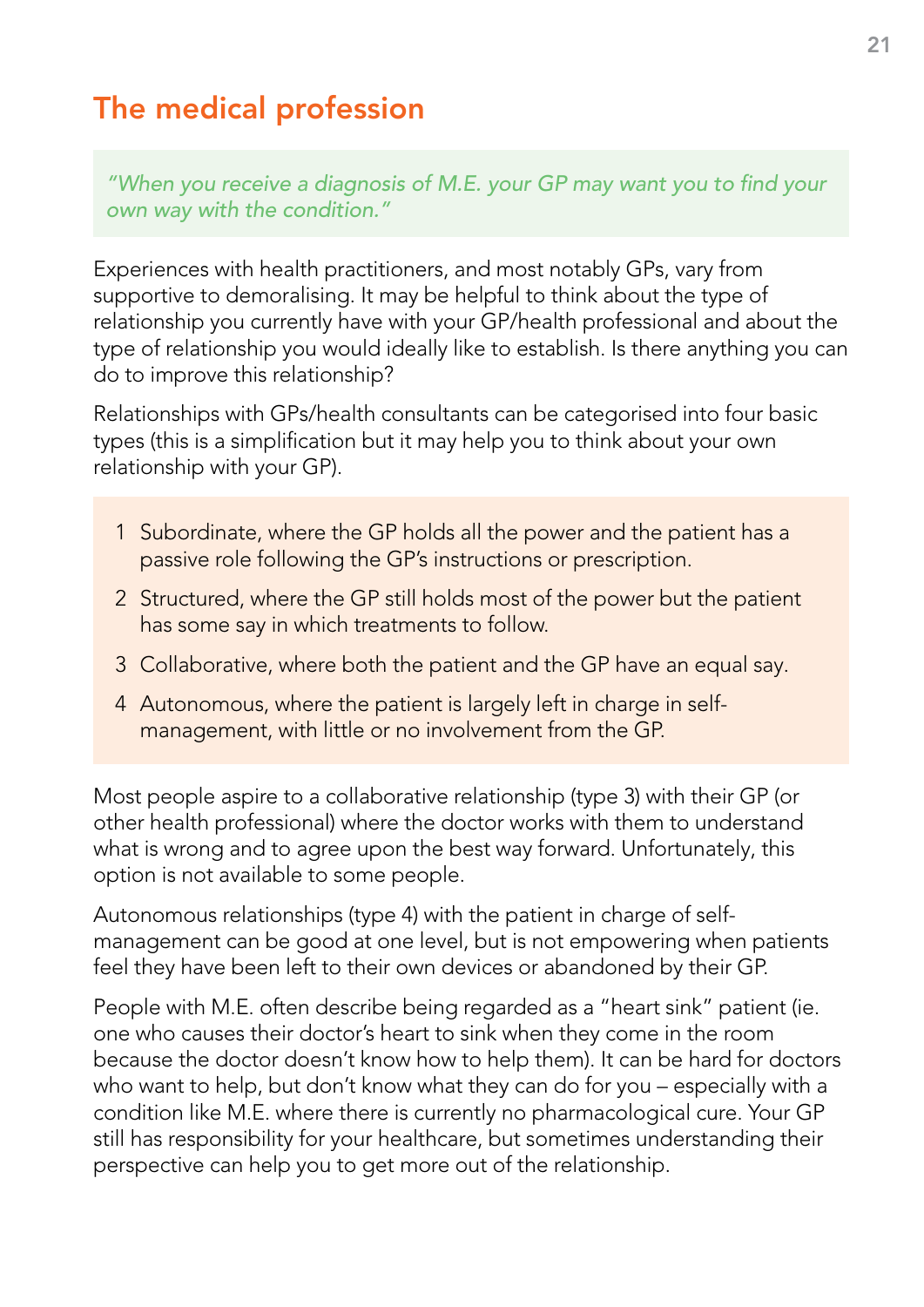Although some people with M.E. do suffer from depression and/or anxiety that GPs can help with, it can be very frustrating for people with M.E. to experience being misdiagnosed with depression or anxiety disorders. Sometimes people feel they have to accept the offer of counselling or swallow poor advice, not to improve their health but in order to build a positive relationship with their GP and to be seen as a willing patient. Of course, this shouldn't happen.

#### "The doctor must be right […] I've failed […] Do I really have M.E.?"

It is a good idea to stay visible to your GP and remind them that you still have M.E. if necessary. You may need their support for employment issues or welfare benefit claims and they are your gateway to any referrals that you may need.

Action for M.E. publishes a guide for GPs in Scotland that your health professional may find helpful to refer to (see p 39).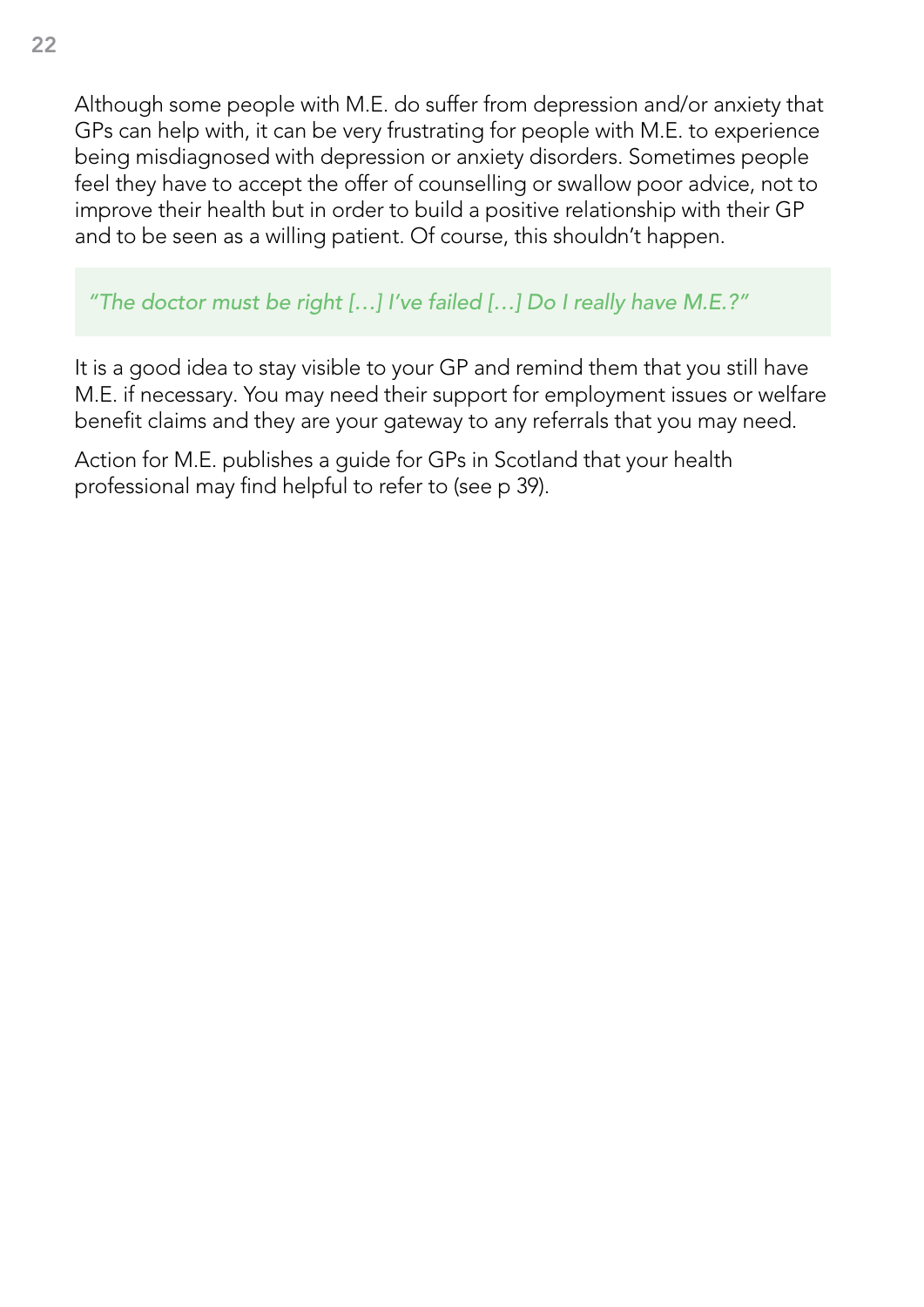How you present yourself – how you tell your story or get across your messages – at an appointment can help to establish common ground and open the pathway to more constructive dialogue. Some things you may find helpful to consider before attending an appointment are:

- choosing a smaller number of specific symptoms to speak to the doctor about
- speaking to a trusted friend or family member about what you want to say to the doctor before going to your appointment; ask the listener for feedback and to point out things you may have overlooked.
- taking a list of the points you want to make to your appointment (some GPs won't accept lists from you but you can still use them as reminders to yourself)
- bringing someone with you to the appointment who can talk on your behalf or take notes to help you to remember what was said
- finding out about any services other people with M.E. in your area have accessed and, if you feel any of these might help you, asking your GP for a referral
- becoming an 'expert patient' and informing yourself about different management and symptom treatment options. A good GP should be open to discussing sensible suggestions and having one or two pieces of useful, well-evidenced information highlighted to them.

Don't blame yourself if your doctor says he or she can't help you. Try suggesting solutions, but if all else fails, perhaps you need to look for another doctor who is better informed or more helpful.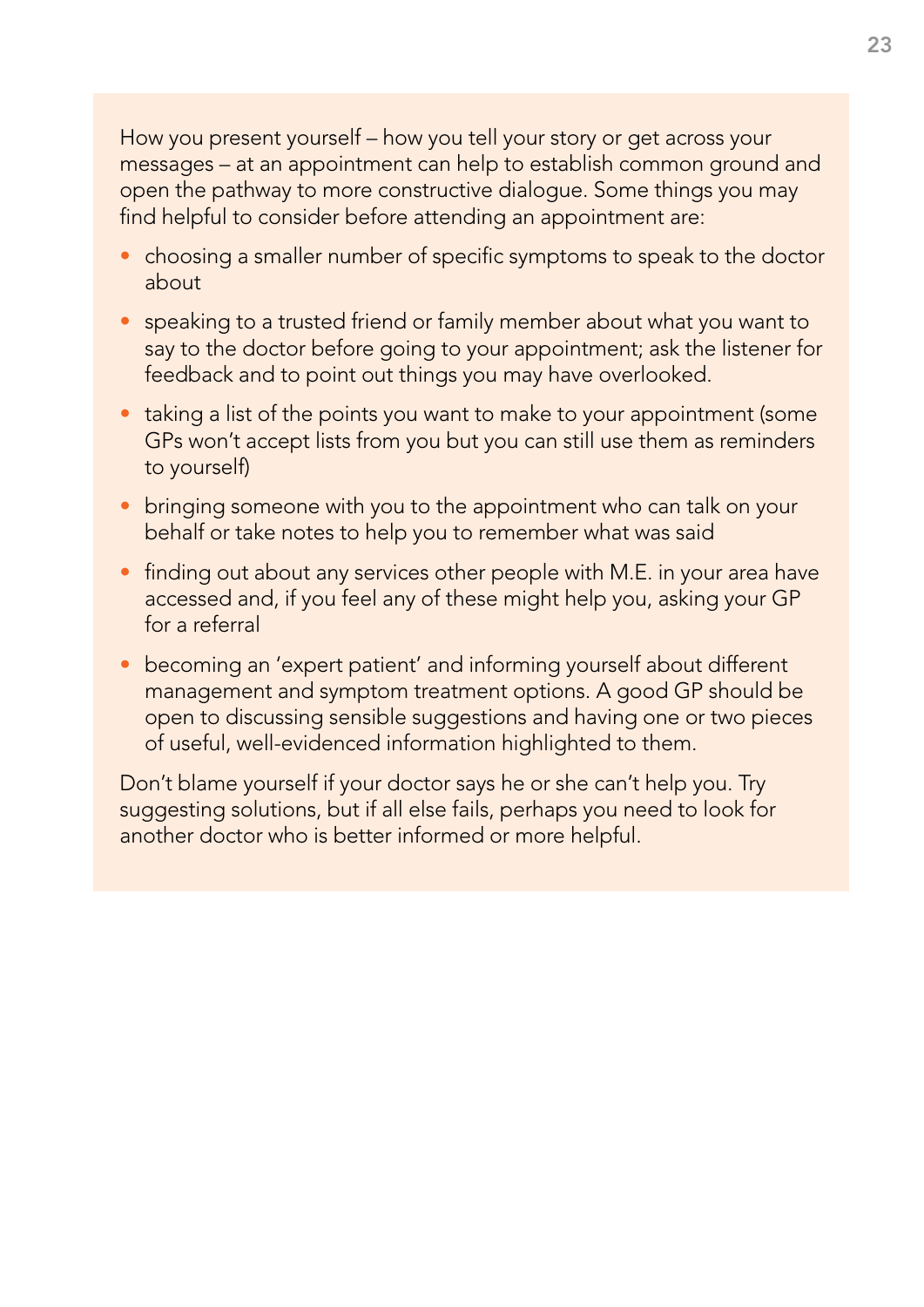### Employment

Many people with M.E. find that working the same amount of hours or working as intensely as they did prior to having M.E. is no longer possible. You may have to reduce your hours at work, consider a different career if work becomes too demanding, or even give up work altogether to focus on recovery and/or stabilisation of your M.E. symptoms.

"There are days when I just can't grasp the work, which I can do on other days with no problem, but my cognitive ability just goes and I have to go home."

For some people, managing the best possible exit from their current employment is a key part of their management strategy. For others, it may be finding suitable employment. Some people with mild to moderate M.E. are able to find and sustain a suitable level of the right kind of work for them.

Consider not just the job itself but how you travel to and from work. Is there a less energy consuming way of getting there? Could someone give you a lift? Could you work from home some (or all) of the time?

"They made sure I had HR support, a quality return to work schedule and helped me to stick to my hours and not take on too much."

Support and understanding from work colleagues, including team members and line managers, can help you to sustain your job. Being able to communicate openly with your employer is important, and being able to negotiate a mutually agreed return to work schedule (if you have been off sick) can make a difference. Having control over which tasks you do when can also be very helpful, as can delegation of certain tasks. Other examples include:

- being able to schedule energy-intensive meeting or tasks that require a high level of concentration at times when you have most energy
- asking a colleague to stand in for you in a meeting, take notes for you or help with manual tasks such as moving furniture.

"Returning to work too early is very often damaging."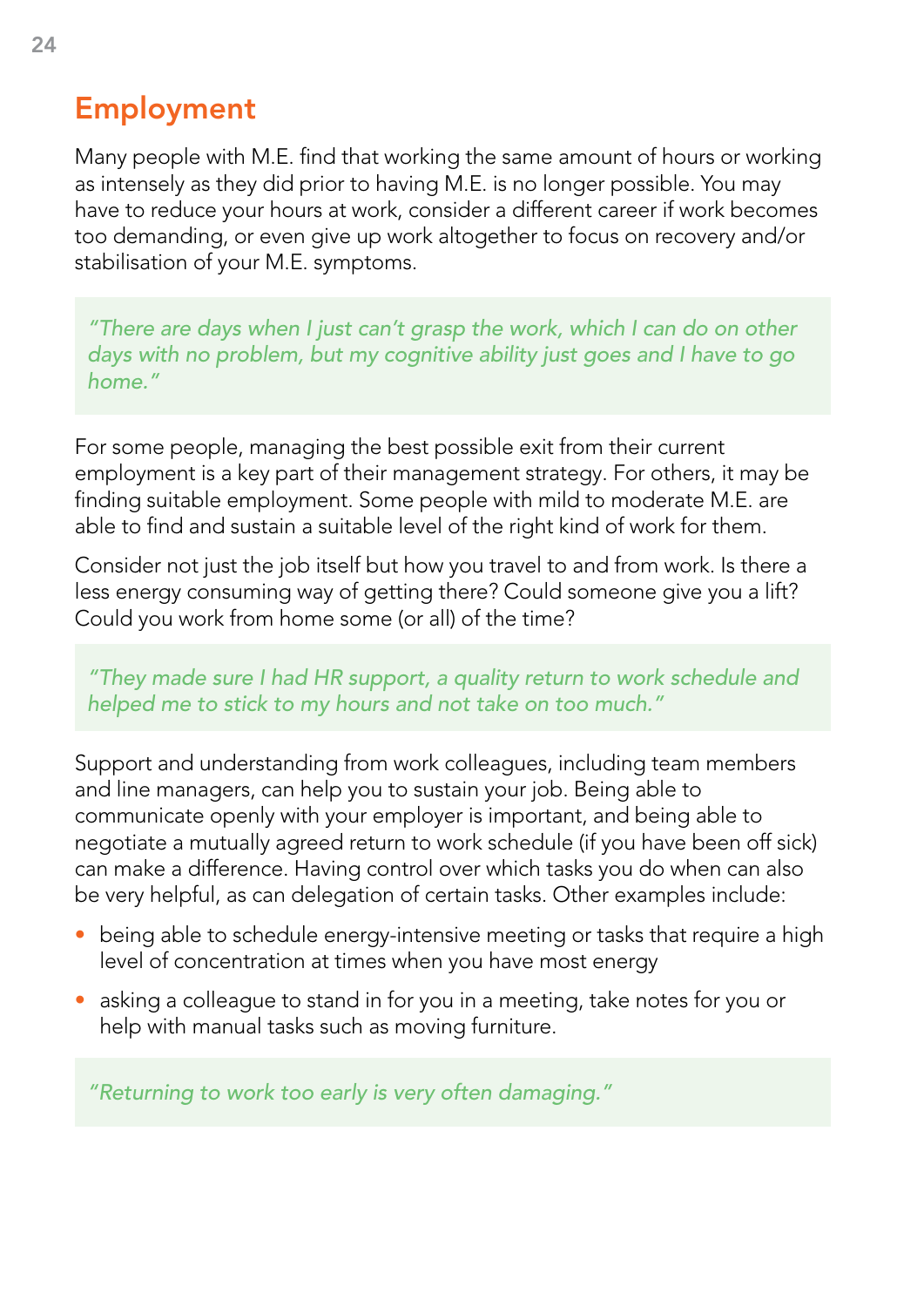If you are off sick, trying to build up your activity level so that you can return to work can be a difficult and challenging period. Many people with M.E. push too hard and their condition worsens.

"I was expected to be back to my normal routine within two weeks of getting back to work, despite having been off ill with M.E. for four months."

You may find that although colleagues are sympathetic, a lack of understanding about the condition means that you are expected to be able to return to normal duties more quickly than you are able to manage.

Taking ownership of the condition, knowing your limits and setting realistic goals is important. Establishing a shared view with a supportive healthcare professional can be very helpful in negotiations with your employer around what is safe and achievable

Employers have a duty to follow the Equality Act 2010 and to make reasonable adjustments to try to retain you as an employee. These might include:

- allowing you to work more flexibly
- changing your hours
- providing you with a quiet rest space
- providing you with equipment such as a perch stool or trolley
- arranging for a colleague to do lifting, carrying or stretching tasks that fall within your work remit.

If this is not being put into practice in your workplace, seek advice from ACAS, Jobcentre Plus or your local Citizen's Advice Bureau (see page 40). Action for M.E. also publishes booklets with guidance and information for employers and employees.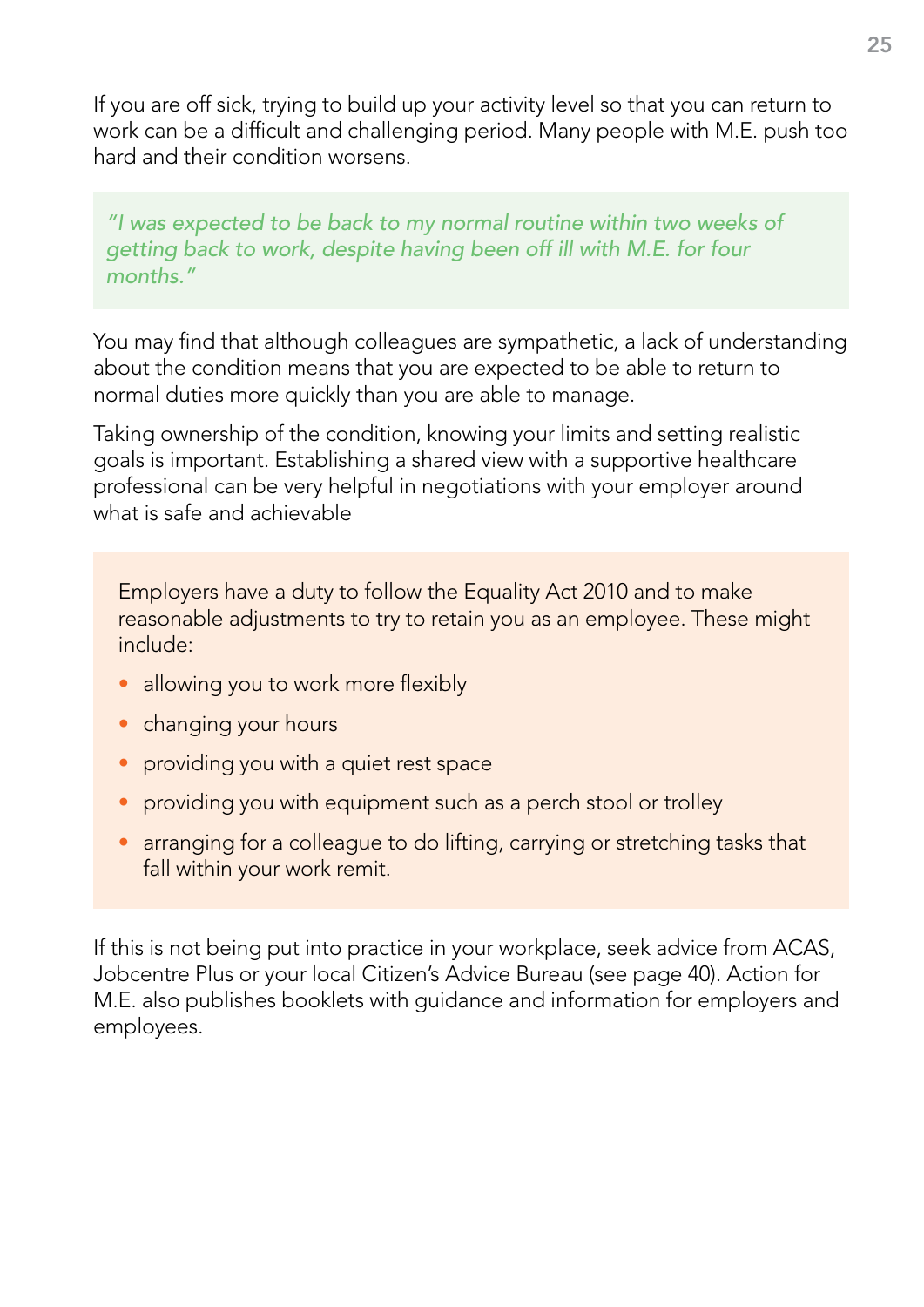#### "I need to show a little more restraint in how much I take on."

Some people have found that work takes up such a disproportionate amount of energy that there is little left over for socialising and other activities. This has encouraged them to explore different ways of making a living, perhaps working part-time, from home or in a less challenging position.

For others, managing a best exit from their current employment may provide the best opportunity for recovery and does not mean that work cannot be taken up again in the future. It's important to identify barriers you face, but also some possible solutions so that you can be confident about what to ask for.

#### "The workplace starts to feel like a different world […] I miss being a workaholic."

Some people with M.E. who would like to get back into work try volunteering activities where they have a high degree of flexibility about how much they take on. This allows them to experiment with different approaches to see what works for them and may also provide opportunities to gain new or upgraded skills and increase their confidence. For those who are no longer able to work, learning to fill the gap can be challenging and it is important to find new ways to fill your time meaningfully.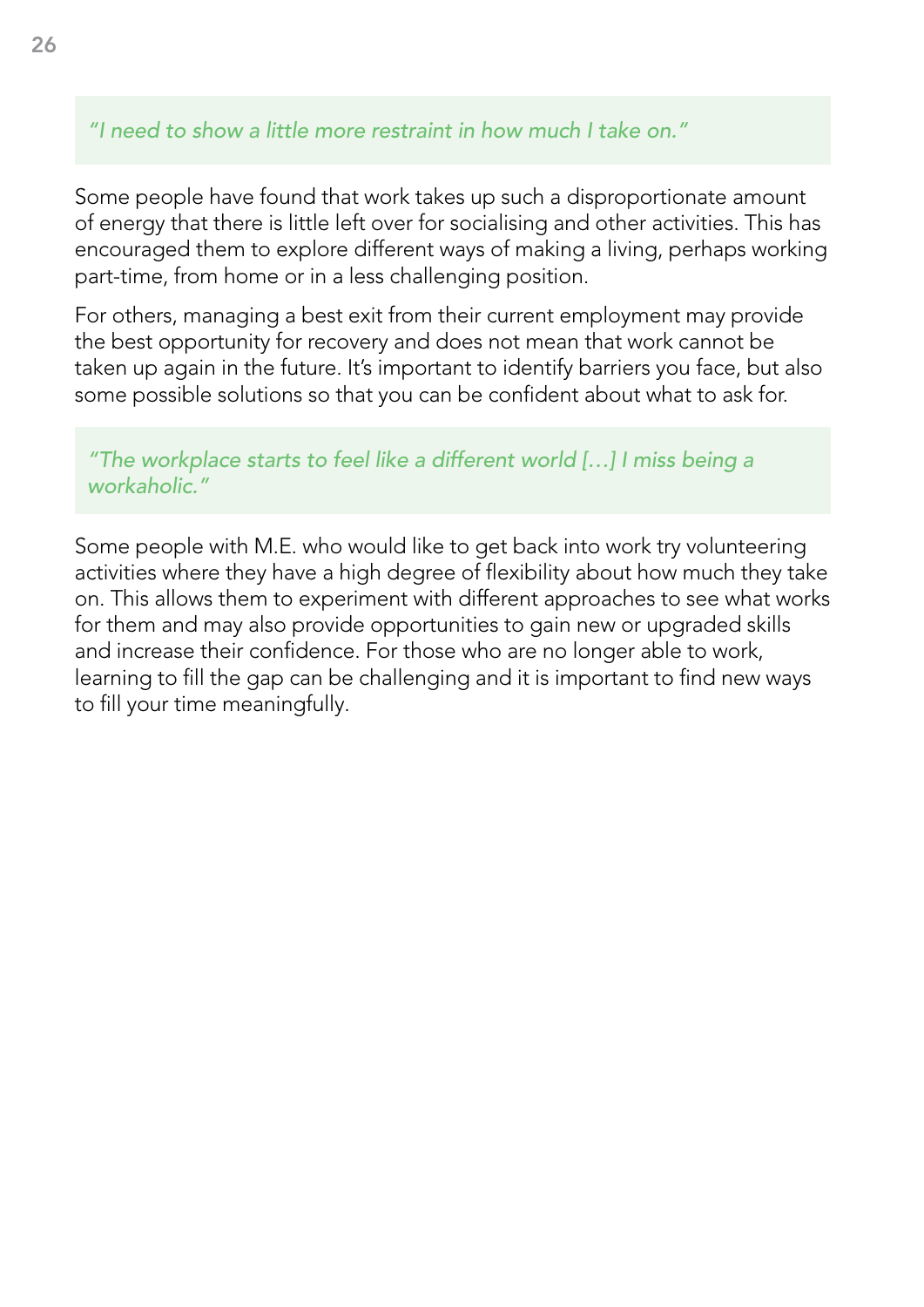# Welfare and social services

You may find that you need financial (eg. welfare benefits) or practical (eg. home help) support from the state because of your health condition.

#### "There is a gap between law and justice and we are often treated harshly."

There are a number of benefits to which you may be entitled. Do not be put off making legitimate claims. Having access to welfare benefits or social service support may make the difference between you being able to live independently or factor in enough rest to be able to stabilise your symptoms. Do be prepared to have to persevere to access the welfare and social support you need under the current system and take full advantage of the free expert advice and support that is available to help you.

Assessments can feel impersonal and it can be difficult to be honest about how severely the illness affects you when you are used to down-playing its impact and trying to get on with life as best you can. You need to put this reluctance aside and be well prepared to spell out exactly how affected you are by your M.E. on normal and bad days.

The process of form-filling and attending assessment interviews is cognitively and physically draining. Focusing on the negatives of the condition and feeling judged can also take a great toll emotionally, and puts many people off applying for benefits to which they are entitled. The fluctuating nature of M.E. is not always understood or acknowledged by assessors so you will need to clearly communicate the impact of specific symptoms.

Seek expert support and advice early on in the process and be prepared from the outset to appeal decisions which you feel are unfair. A very high number of claims are successful on appeal. Don't be afraid to request either an extension if you need it to complete paperwork or a home assessment if you are too unwell to travel to an assessment centre.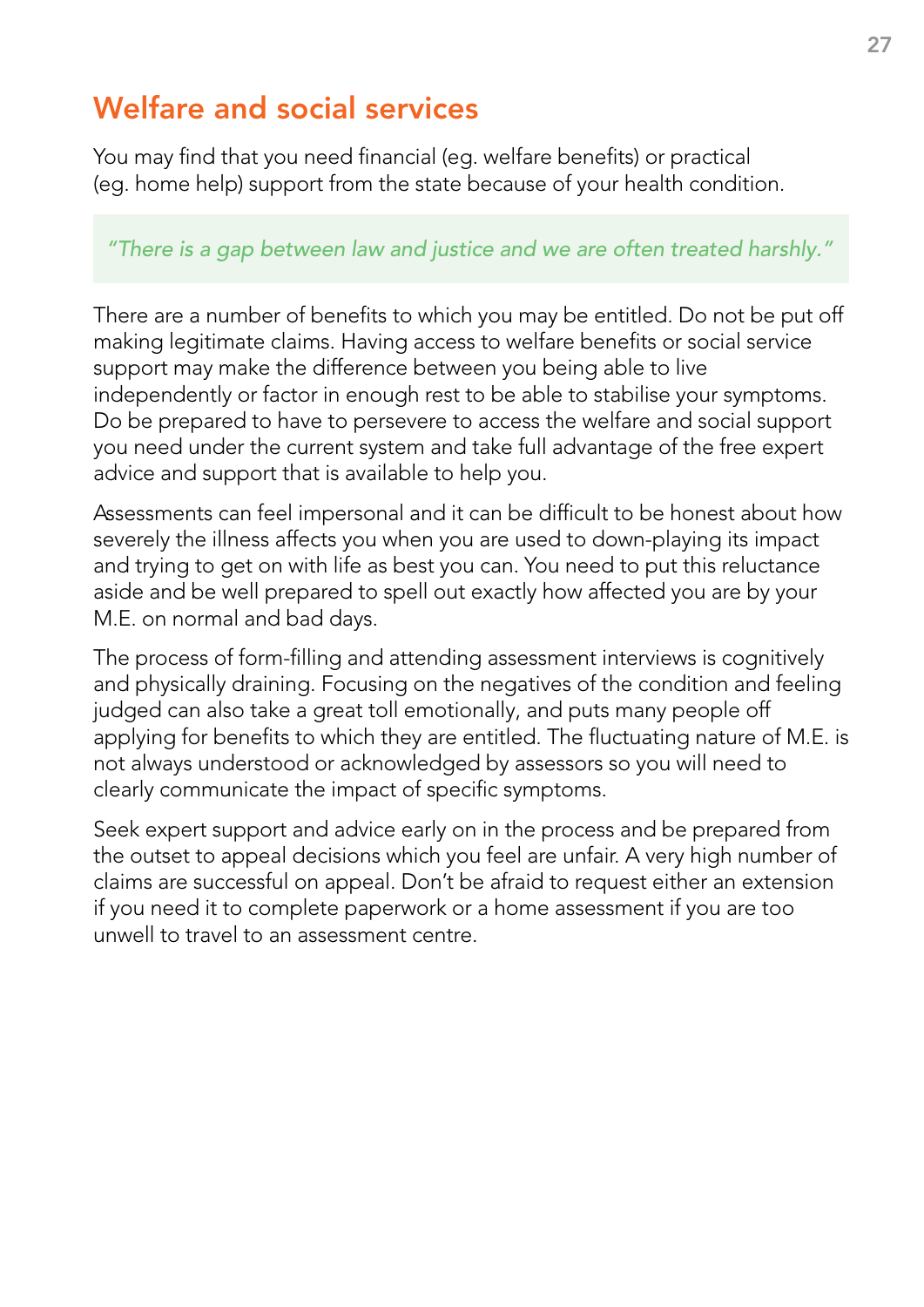Some assessments (and appeal tribunal hearings) can be quite long, so be prepared to say when you are about to reach your limit and ask for a break if required. It can be helpful to mentally prepare yourself in advance to interrupt proceedings and get the message across as the very time when you need to express it is the time when your cognitive and communication skills will be most challenged.

"I show no outward signs that I have stopped functioning to those who don't know me well, though people close to me can see the change. I can be asked a question and know the answer but can't express it."

Action for M.E.'s Welfare Advice and Support Service offers expert, confidential advice – see p 40 for details.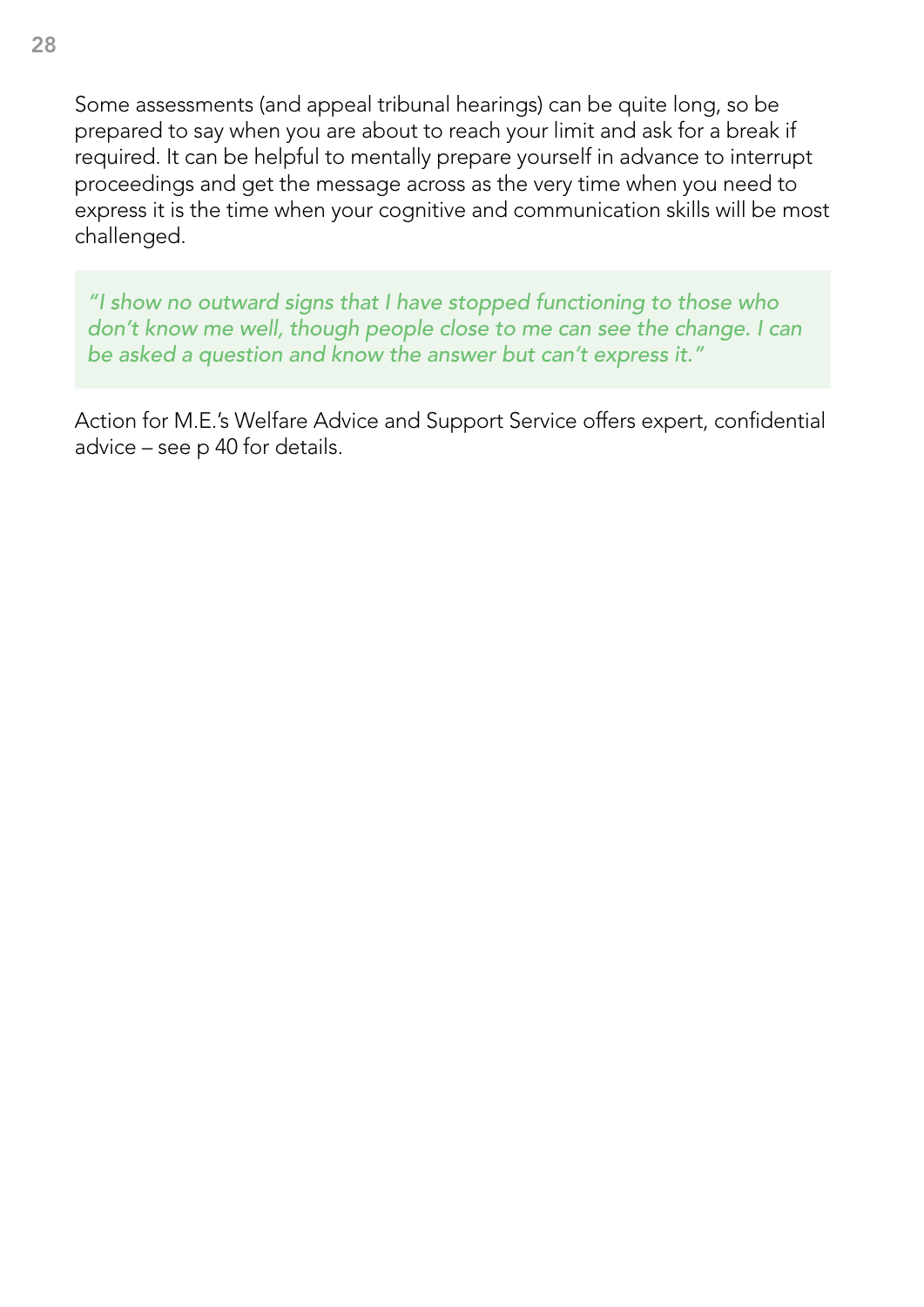# Section three: M.E. campaigns and taking action

In some circles, M.E. does not yet carry the same "respect" as other chronic and long-term illnesses, such as MS or diabetes. Our stories and experiences of living with M.E. are often in conflict with the media, the institutions that are there to support us, and the public's understanding of the condition.

"Let's remember that M.E. is classified as a neurological condition […] MS brain fatigue is accepted, why not with M.E.?"

People with M.E. need and deserve more specialist and more consistent NHS services, better treatment by benefit providers, more biomedical research and fairer media coverage.

There remains much debate over how to clinically define M.E. and more research is urgently needed in order to further understanding of the condition.

Media coverage that portrays M.E. in an unfavourable light, with misleading and damaging headlines in papers and news items, feeds the myth that M.E. is 'all in the mind' or that it is not a serious illness. Such views can pervade the systems there to support us, meaning for instance, that it is not unusual to find medical professionals and benefit assessors unsupportive or misinformed.

We can work together to convey the real implications of living with M.E. to highlight the need for increased resources. Some people get a lot personally out of contributing to M.E. campaigns, raising awareness about the condition or supporting other people with M.E., and also give a lot to others.

You may feel you don't have the time, energy or skills required to contribute, but little acts can make a difference! Living with M.E., and its fluctuating nature, means that you probably don't have the capacity to commit to energy-intensive campaigning activities, but people contribute in many different ways including innovative fund raising, sharing information on Facebook, reaching out a hand of support or simply telling your story as best you can when you can. Campaigns and actions are gathering strength around the world, while local groups and charities are supporting people across the UK.

If you feel up to it, there are plenty of ways that you can get involved locally, nationally or even internationally when the time is right. Action for M.E.'s campaign toolkits have been produced with this in mind. We have also included some of the most popular campaigning and information websites in Appendix III. Collectively and individually, each of us can make a contribution.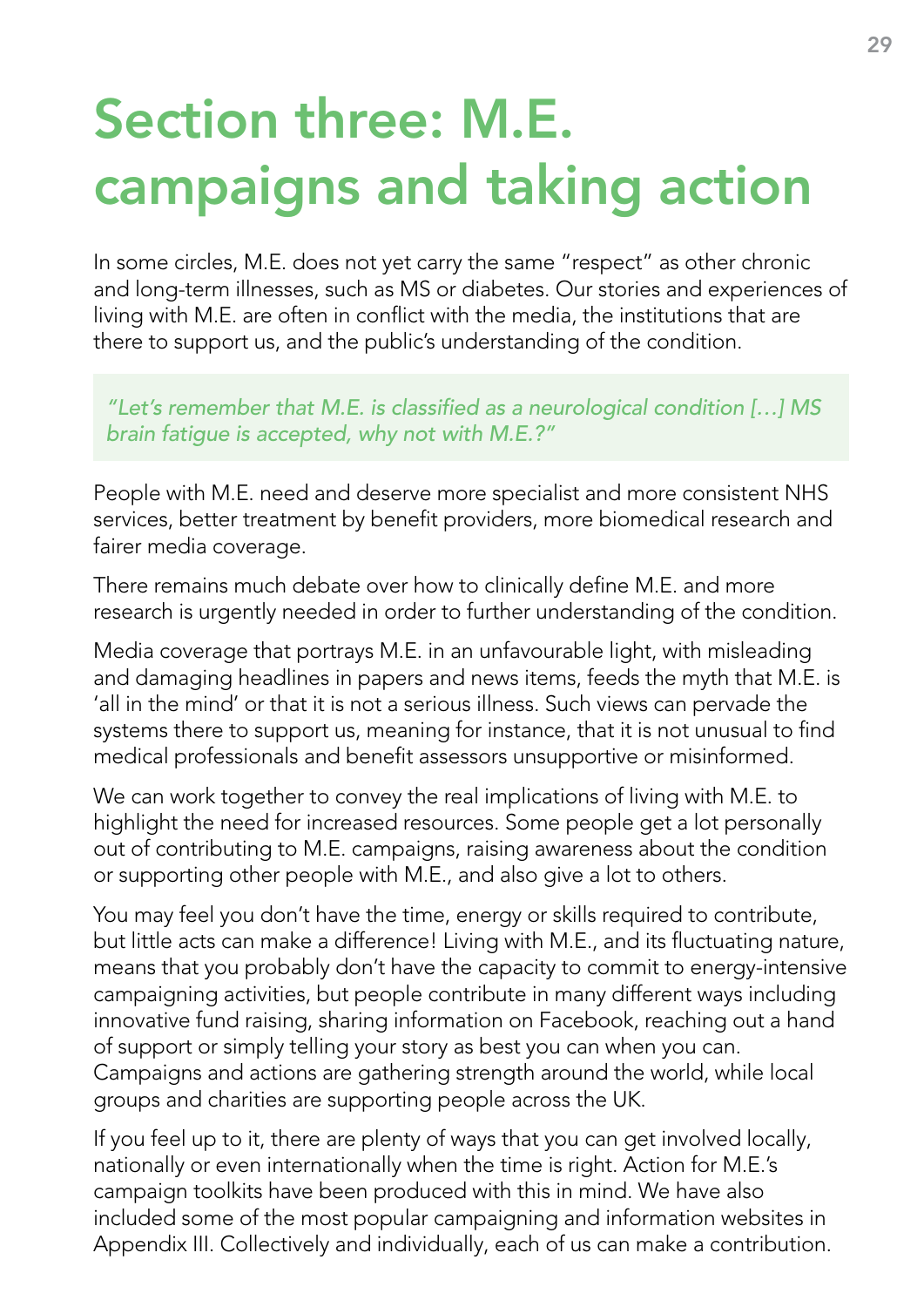# Appendix I: Glossary of common M.E. terms

Baseline – finding a consistent level of activity which can be carried out –usually – daily that does not lead to worsening symptoms.

Biomedical – using biological science in medical research.

**Boom and bust** – when your energy/ability levels are erratic from day to day, usually caused by 'doing too much' or exceeding your pacing regime (see 'pacing', 'payback' and 'tired but wired').

**Brain fog** – Term commonly used by people with M.E. to describe the characteristic inability to concentrate or process information, reduced capacity to remember or recall basic information associated with the condition.

Carer – anyone who cares, unpaid, for a friend or family member who due to illness, cannot cope without their support.

**CBT** – Cognitive Behavioural Therapy is a treatment that is designed to help people to deal with problems by changing the way they think about them.

Cognitive difficulties – see brain fog.

DLA – Disability Living Allowance. A welfare benefit that is being systematically replaced by the new benefit, PIP.

DWP – Department for Work and Pensions – a UK Government department that is responsible (at the time of writing) for employment and welfare benefits.

ESA – Employment Support Allowance, a welfare benefit.

Insomnia – The condition of not being able to sleep normally over a period of time.

LTC – long term condition.

**Meditative state** – The act of giving your attention to only one thing; it is used to aid the body and mind and to change how you think about things.

Mindfulness – This is the practice of being aware of your body, mind and feelings in the present moment.

Neurochemistry – science of the nervous system.

Neurological – a disorder of the body's nervous system.

**Pacing** – planning activity and rest each day so that you avoid or reduce peaks and troughs (see 'boom and bust', 'payback' and 'pacing').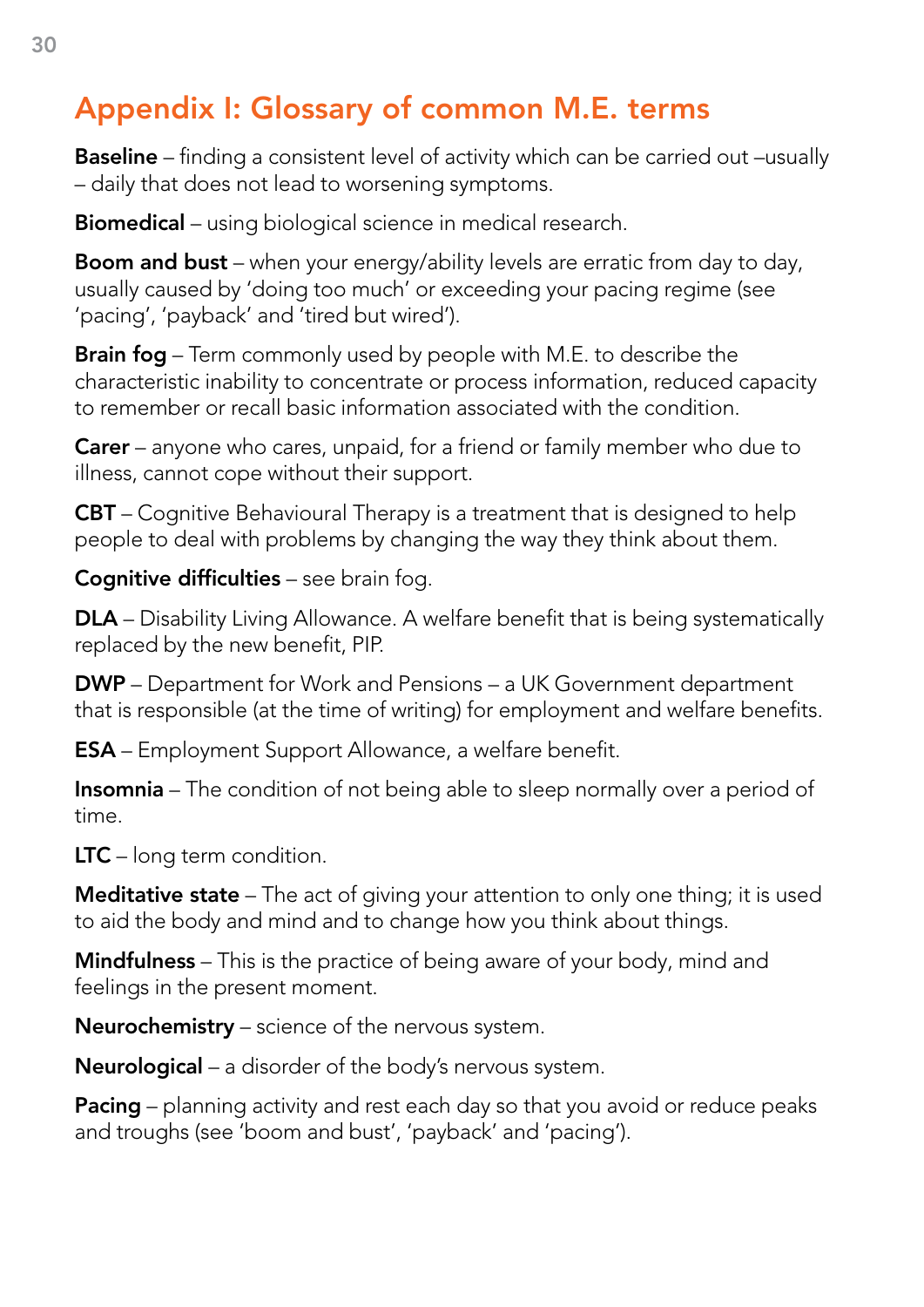**Payback** – delayed fatigue and/or increase in symptoms experienced when you have exceeded your daily energy/activity limit (often associated with 'boom and bust')

PEM – post-exertional malaise. A period of intense exhaustion that can typically take up to 48 hours to kick in following physical, emotional or mental activities.

PENE – Post-exertion Neuroimmune Exhaustion. Similar to PEM, used to describe symptoms provoked or made worse by physical or mental exertion.

PIP – Personal Independence Payment, a welfare benefit.

PVFS – Post Viral Fatigue Syndrome. An alternative name for M.E. that is sometimes used in the UK when development of the condition is linked to a viral infection.

SEID – Systemic Exertion Intolerance Disease. An alternative name for M.E. proposed in the United States in 2015.

**Self-management** – decisions and behaviours that patients with chronic illness engage in that affect their health.

**Tired but wired** – when you're exhausted but can't rest/relax or sleep. Warning! This might 'feel' like energy/recovery, but if it appears quite suddenly and is accompanied by an unsettled feeling your body may be going into overdrive, and you need to rest.

**Trigger** – levels of activity and situations which cause symptoms to flare-up.

**Tunnel vision** – when you keep going even though you have gone beyond the point of being able to cope, everything else gets blocked out and asking for help is beyond you.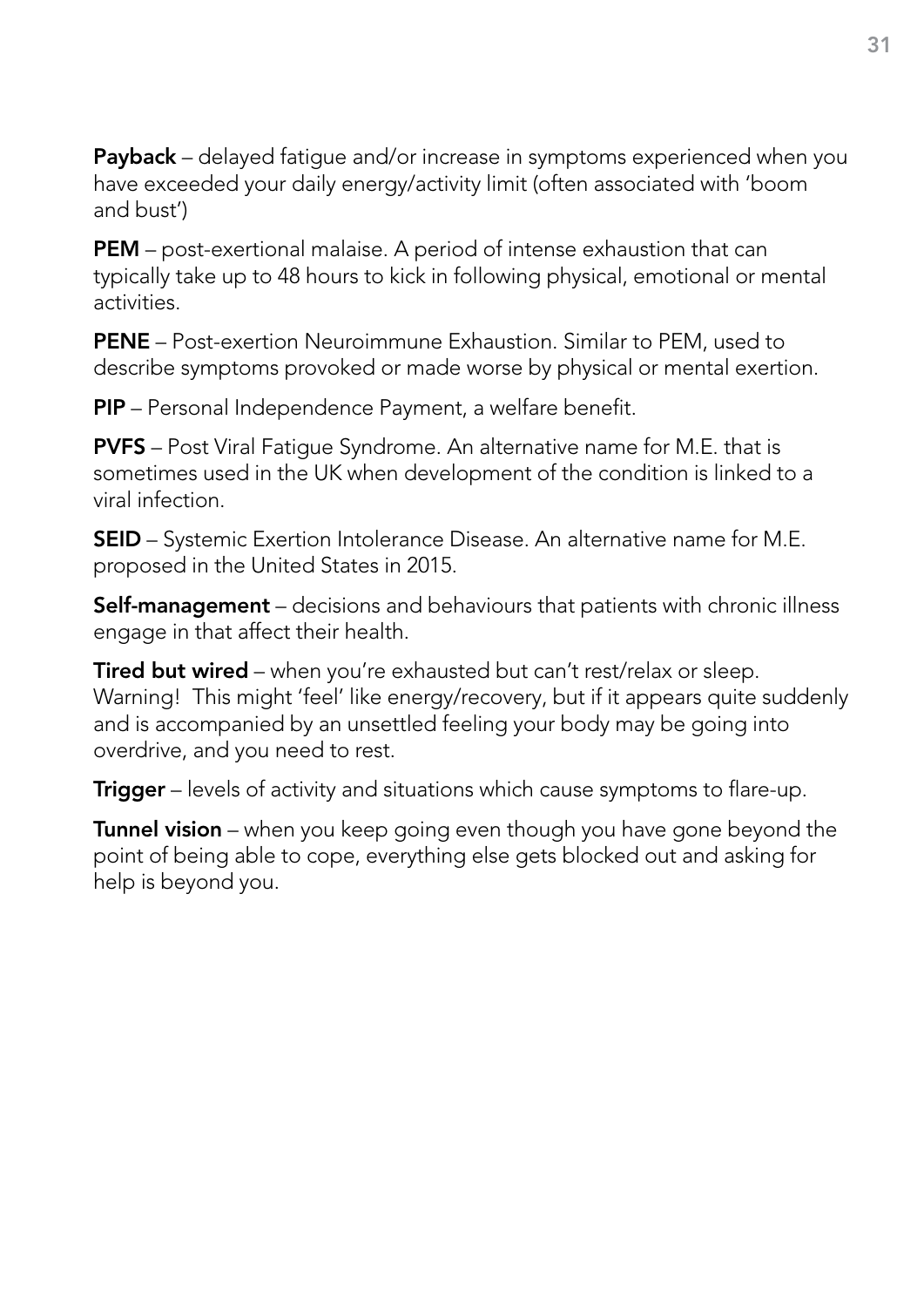# Appendix II: Examples of self-management tools



This offers a simple way to track your capacity to help you to understand what you are capable of doing on any given day so that you don't overdo it. The tool uses positive language and focuses on what you can do rather than what you can't do, using a simple red, amber and green light approach.

Over a period of a few weeks, you note roughly what you are or are not able to do, and key symptoms, under green (as good as it gets), amber (struggling but managing) and red (experiencing significant problems).

Here's an example from a member of the Fife M.E. support group who kindly shared their own, personalised approach to traffic lights:

- Green 1: As good as I get. Able to have full days out (carefully).
- Green 2: feeling ok, half days, visits to garden centre etc.
- Amber 1: staying in, but can do DIY, bit of housework, potter in the garden.
- Amber 2: Staying in. Can get up but only light housework, hobbies. Lots of rest and TV.
- Red 1: Get up but on bed. Visitors. Watching TV, listening to music.
- Red 2: Bedbound, gentle music, lights low, all senses run down. No visitors.

"For example, I was Red 1 until yesterday. I am now Amber 2. Even if I feel better I will force myself to stay Amber 2 until Monday, then Amber 1 for a week. Then I'm green and will start enjoying the odd day out."

You may find it helpful to sketch out your own set of traffic lights, using activities that fit with your level of illness and lifestyle.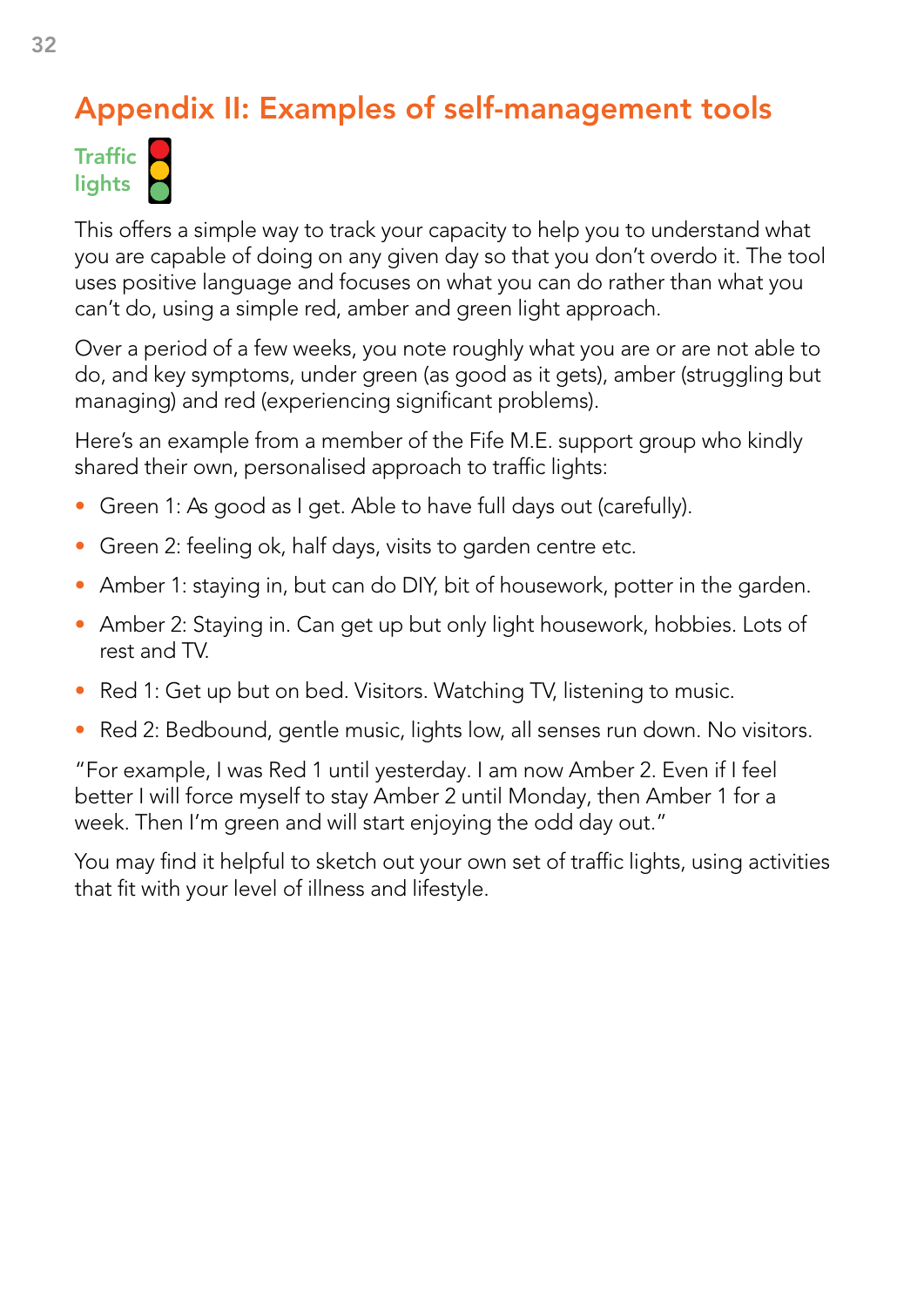

To understand pacing it can help to think of your available energy as being like a mobile phone battery. If you completely drain the battery you have to wait to recharge it before you can use the phone again.

If you use some of the battery and make regular top ups, then your phone will always be ready for use. The phone battery analogy can also be useful for explain the impact of M.E. to other people.

If we image that everybody is powered by batteries, a person with M.E. has a faulty battery that very quickly drains of power and is very slow to recharge. An M.E. battery therefore needs constant recharging (ie. rest) to be able to function.

#### Keith's TEEHTH

TEEHTH stands for "too easy, easy, hard, too hard." NHS Fife M.E./CFS specialist nurse, Keith Anderson, uses this analogy to help with pacing.



Keith says everything you do can be broken up into bite-sized chunks and categorised as too easy, easy, hard or too hard (what fits where will vary from person-to-person and may fluctuate with your condition).

With pacing, everything you do should be in the "easy" box. If activities are hard, this means you are taking on too much. Don't bite off more than you can chew or you will risk choking. But activities shouldn't be too easy either (that would be like eating a meal, one grain of rice at a time) – remember to step-up your activities when you are able to do so without ill effect.

As a rule of thumb, aim to do 70% of what you feel you can manage. That may be a bit too easy on a good day, but will be harder on a bad day.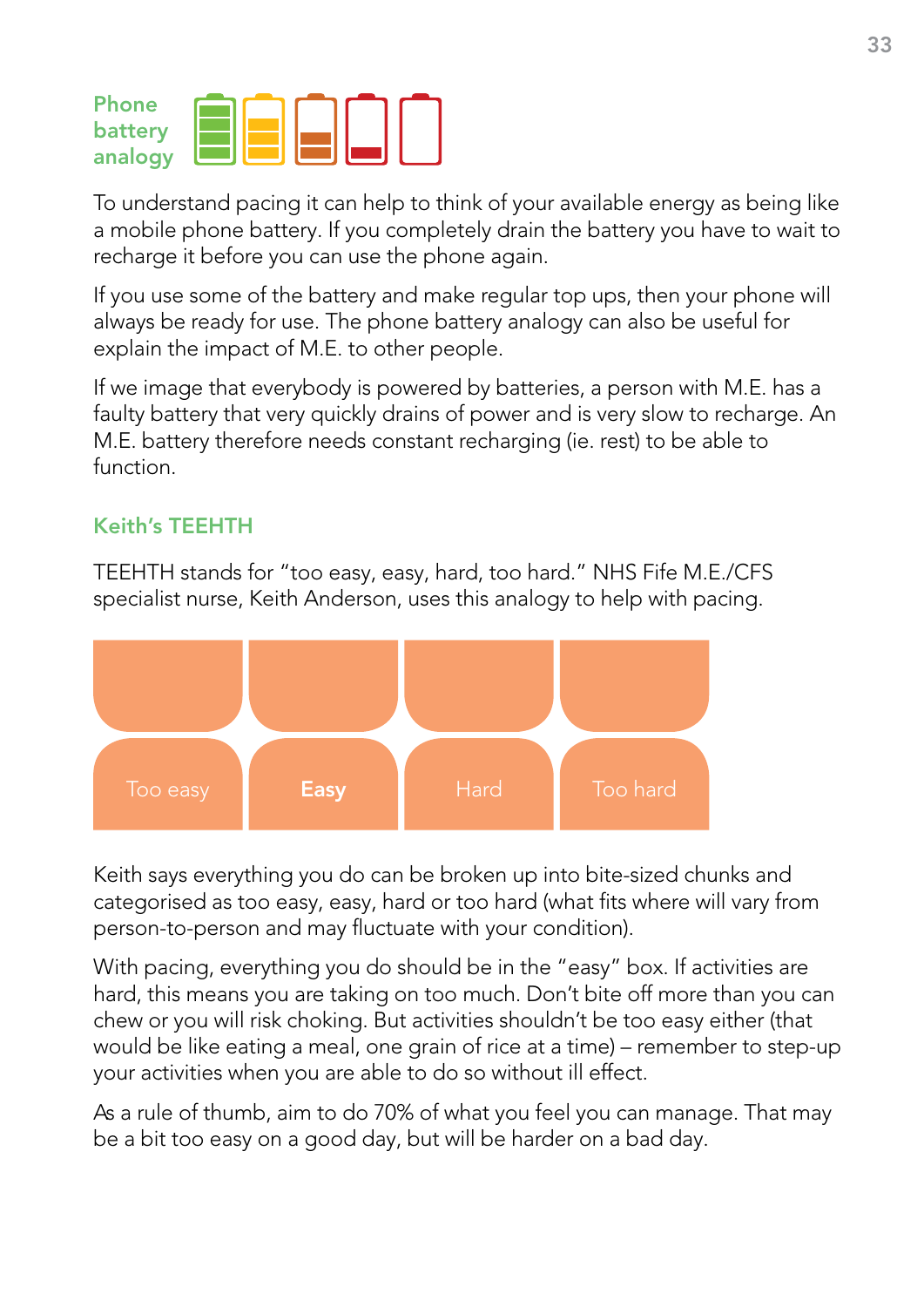#### Preparation, activity, recovery (PAR)

Keith Anderson also uses PAR to help people with planning. This approach can be helpful when dealing with hard activities that you can't avoid or are very important to you. As an example, imagine the activity is a holiday.

Preparation involves asking yourself key questions:

- What do I need?
- Who's involved / who could help me?
- • What do I need to do?

Activity involves thinking about the intensity of the activities you take on.

- How much can/should you do yourself?
- What can other people help with?
- • What are the risks?

Recovery involves thinking about the things you need to do to support your recovery from a hard (energy-intensive) activity.

- Can you cancel other activities to make space or re-organise your timetable?
- Can you schedule in rest times?
- Is there medication that can help you?
- Can you delegate other activities to friends or family?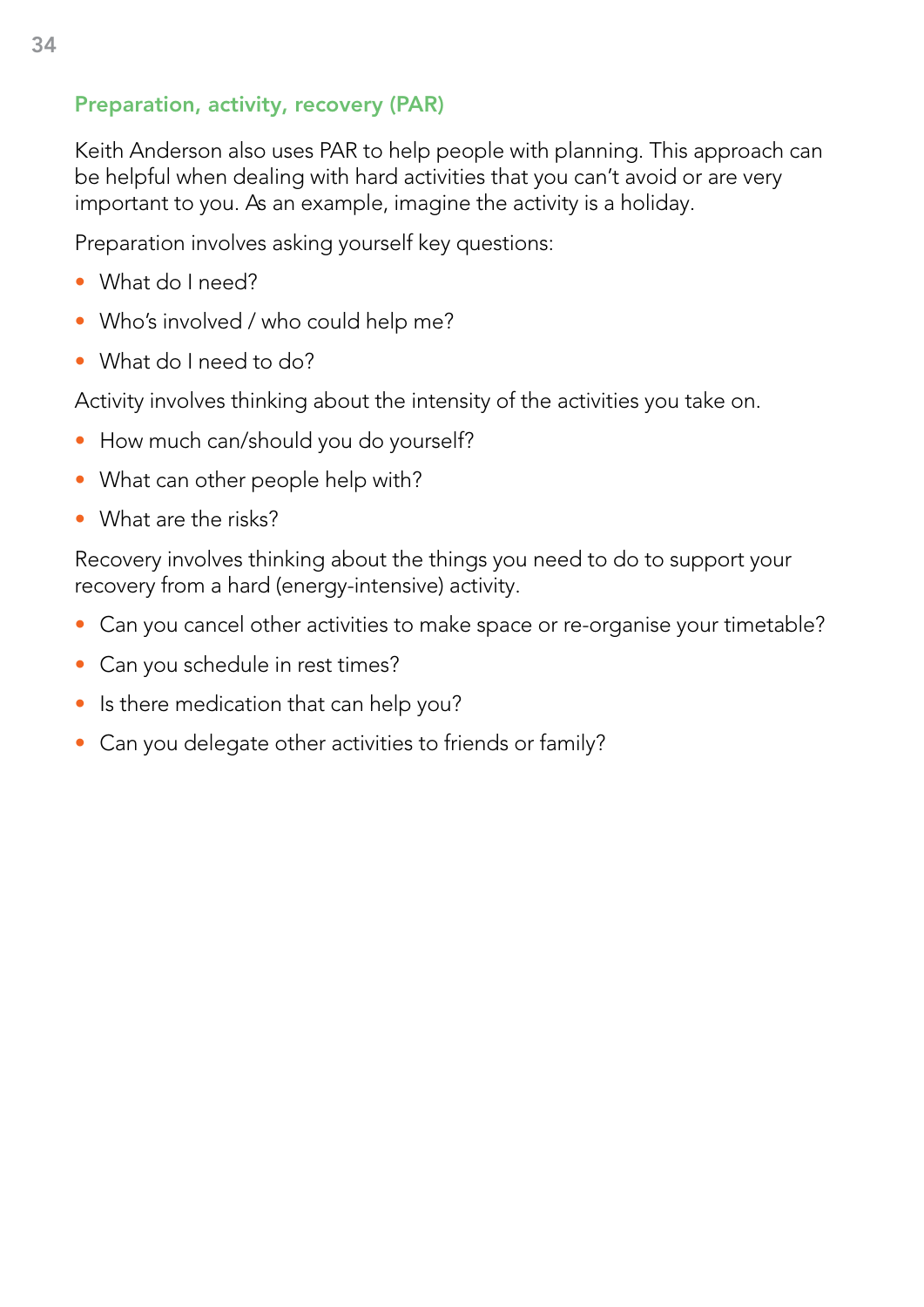#### Tracker tools

Tracker or symptom tracker apps for your smart phone or tablet can help you to make sense of what is going on in your life. You can input data on particular areas which you can then explore through pie charts or graphs for quick feedback. They can be used to help with pacing, identifying triggers and monitoring activity or symptoms.

Below are two examples, which we liked the look of (but have yet to try ourselves):

The M.E./CFS Diary app (www.mecfsdiary.com) aims to help you to keep tabs on your activity/rest levels. One of the testimonials says: "Personalisable and relevant, Unlike a paper diary, I have never forgotten to complete this one. I email myself the results and have a log to show my doctors. The baseline is interesting as I tend to overestimate how much I can do then crash – this app calculates it for you and helps you avoid the push-crash of M.E./CFS."

The M.E./CFS Assistant app (www.me-cfs.org) is free (though there is a charge for 'premium features'). It can provide simple or complex monitoring on a computer or a mobile device, and says "Every so often the ME/CFS Assistant mobile app will prompt you to rate the severity of your most problematic symptoms. You control which symptoms you are asked about and how often. Also, you can easily record instances of secondary symptoms only when they occur."

You may like to explore 'timer tools', such as computer apps which pop up at set times to remind you to take a break. You can download apps onto your phone, such as Tibetan bells, which ring gently at set times to remind you to take a break. Stopping for just three minutes, relaxing your body and breathing deeply, a few times each day can be beneficial to your nervous system.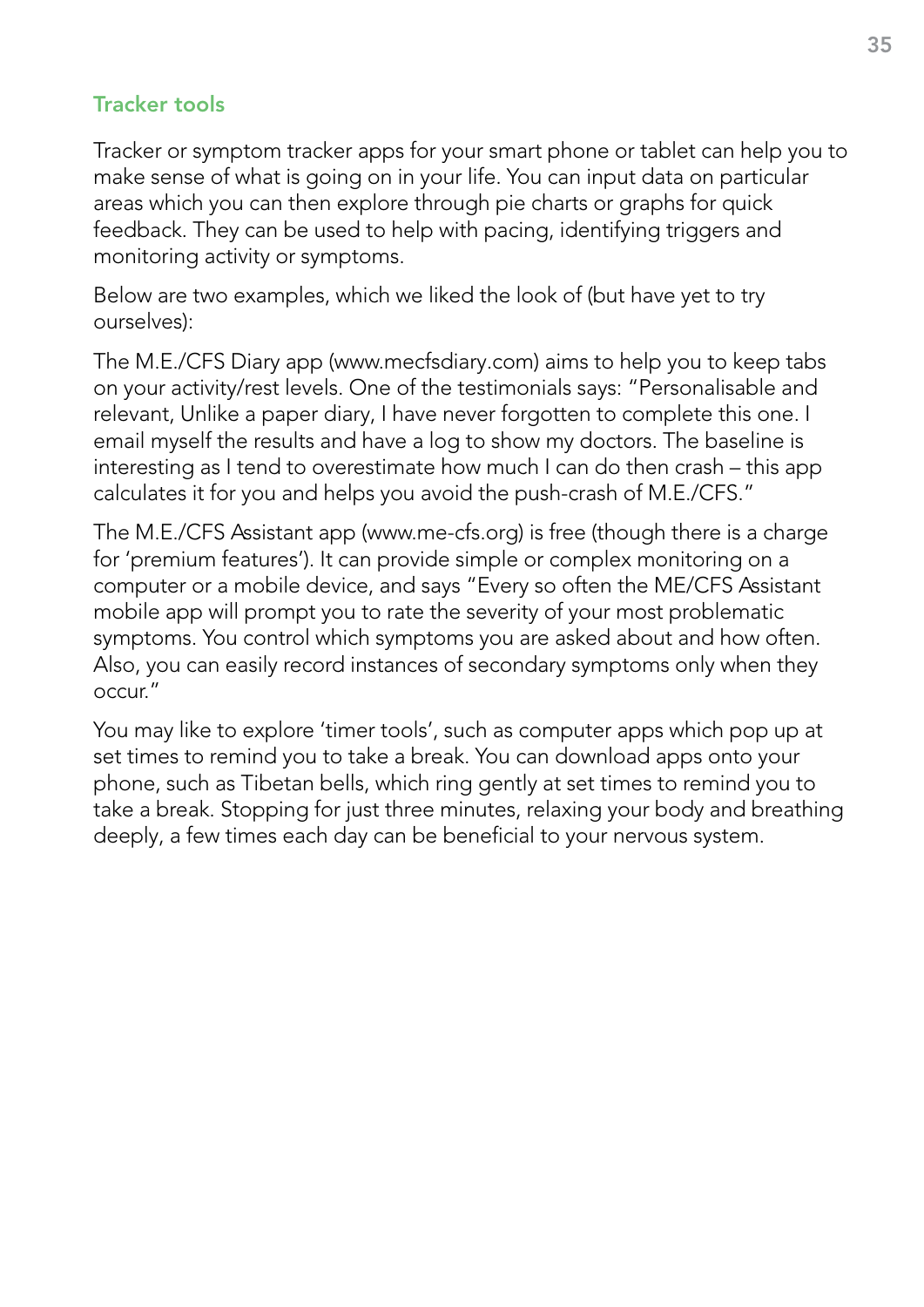#### Wheel of life

This exercise will help clarify priorities for goal-setting, allowing you to plan so that your life is closer to your definition of balance.

Balance is personal and unique to each individual – what may be balance for some may be stressful or boring for others. Balance must be assessed over time. So, a regular check on how balanced you are can highlight useful patterns and help you learn even more about yourself.

Another option with this exercise is that you can ask someone who knows you well to complete the scores for you. It can be helpful sometimes to see an outside perception of your life balance. Note: This must be someone you trust and whose opinion you value.

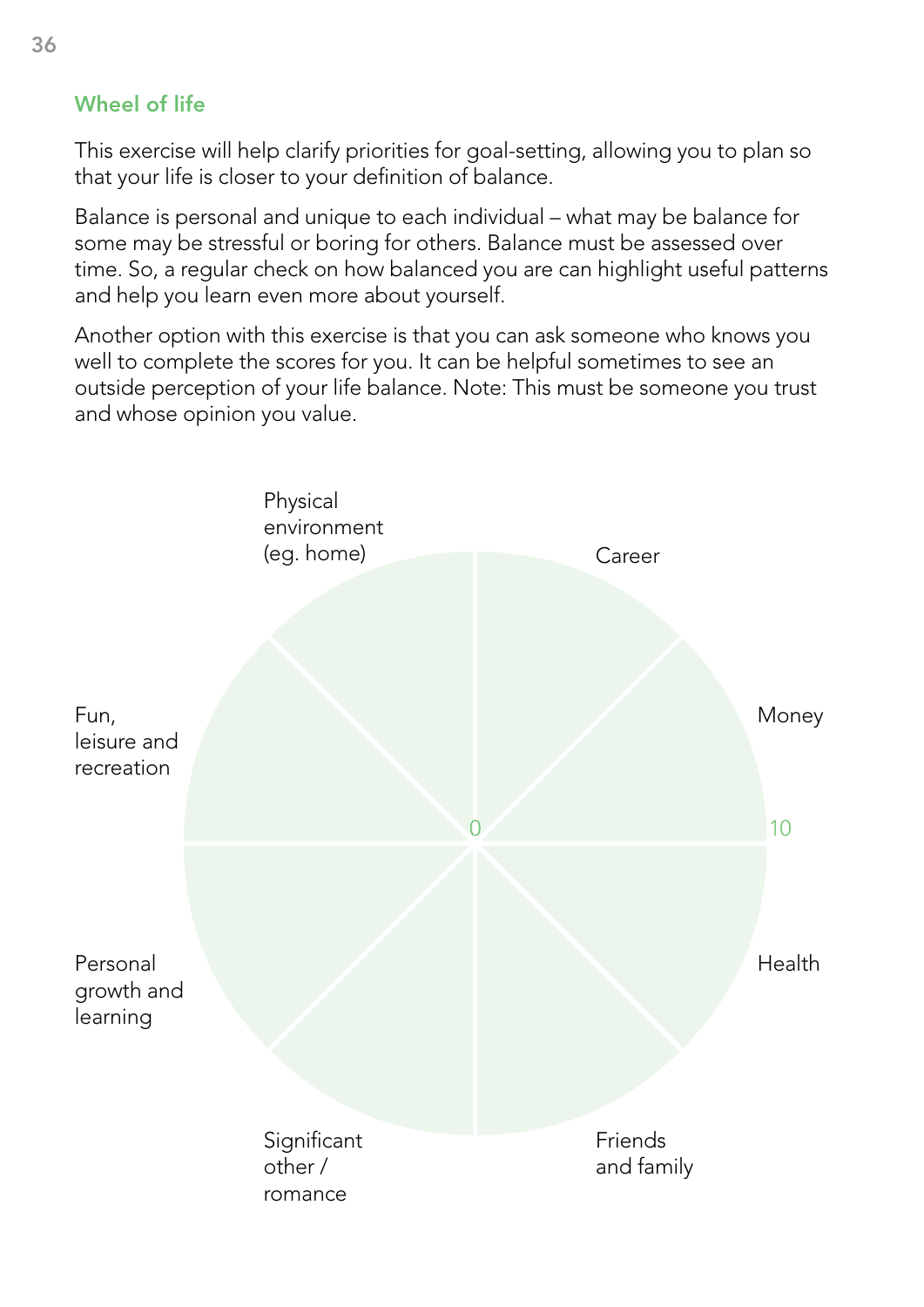#### Wheel of life instructions

- 1. Review the eight areas on the wheel. It must, when put together, create a view of a balanced life. If necessary, split categories to add in something that is missing. You can also re-label an area so that it is more meaningful.
- 2. Think about what success feels like for each area.
- 3. Rank your level of satisfaction with each area of your life by drawing a line across each segment. Place a value between 1 (very dissatisfied) and 10 (fully satisfied) against each area to show how satisfied you are currently with these elements in your life.
- 4. The new perimeter of the circle represents your 'Wheel of Life'. Ask yourself, "Is it a bumpy ride?"
- 5. Now, looking at the wheel here are some questions to ask yourself and take the exercise deeper:
- Are there any surprises for you?
- How do you feel about your life as you look at your Wheel?
- How do you currently spend time in these areas?
- How would you like to spend time in these areas?
- Which of these elements would you most like to improve?
- How could you make space for these changes?
- Can you effect the necessary changes on your own?
- What help and cooperation from others might you need?
- What would make that a score of 10?
- What would a score of 10 look like?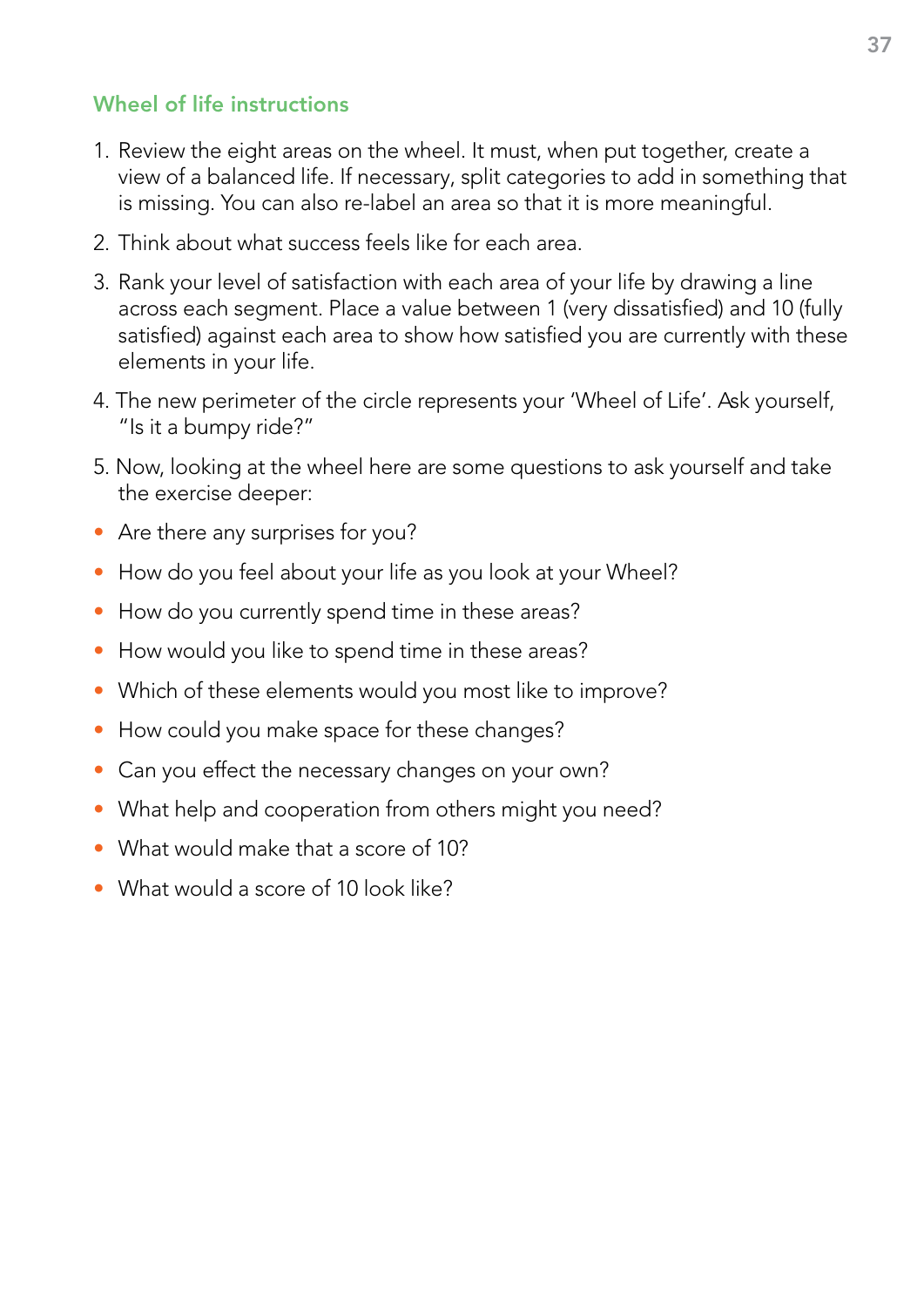# Appendix III: Useful resources and contacts

#### Information and support about M.E.

Action for M.E. offers information, support and signposting online, by phone, by email and by post, plus a searchable services directory, the M.E. Friends Online peer-support forum and expert welfare benefit advice (see p X).

Tel: 0117 927 9551

Email: admin@actionforme.org.uk

www.actionforme.org.uk

Association of Young People with M.E. offers information and support to children and young people with M.E. and their families

Tel: 0330 221 1223

www.ayme.org.uk

**Carers Scotland** (part of Carers UK) offers information and support to carers, including a directory of local carers centres and support groups

Tel: 0808 808 7777

https://www.carersuk.org/Scotland

#### Publications that people with M.E. have found useful

Diagnosis and treatment of Chronic Fatigue Syndrome: it's mitochondria, not hypochondria! by Sarah Myhill

Better recovery from viral illnesses by Dr Darrel Ho-Yen

Fighting fatigue: managing the symptoms of CFS/M.E. by Sue Pemberton and Catherine Berry

Arthritis Care produces a guide to gentle exercises for people with chronic pain

www.arthritiscare.org.uk/what-is-arthritis/resources/218-exercise-and-arthritis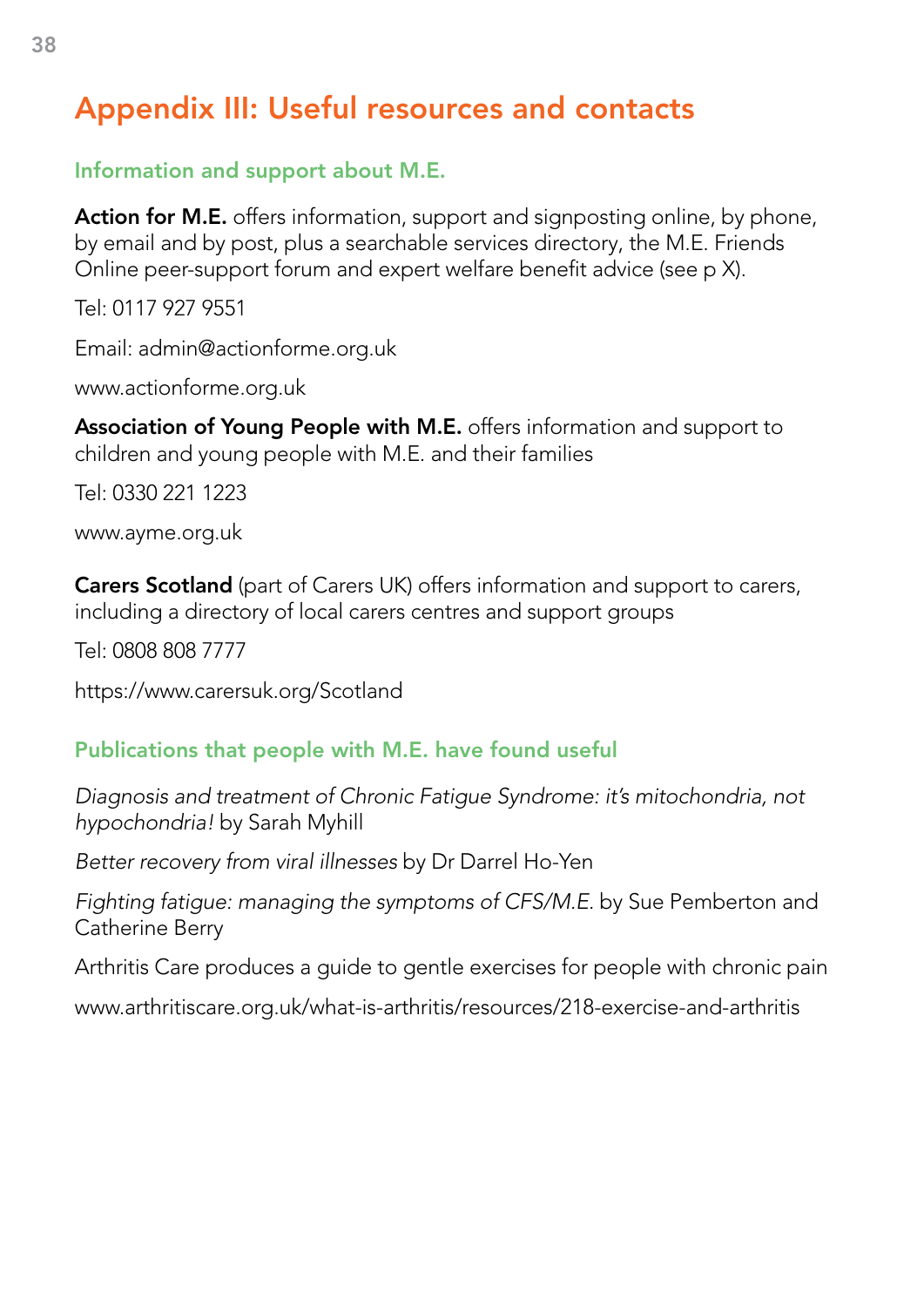#### Campaign resources

Action for M.E. raises awareness and understanding of M.E., and our campaign toolkits can be downloaded free from our website.

www.actionforme.org.uk/make-a-difference

#### #MEAction

An international network of patients empowering each other to fight for health equality for M.E.

www.meaction.net

#### Health Rising

A website dedicated to providing timely, accurate information to people with M.E., with articles focusing on research and advocacy.

www.cortjohnson.org

#### Healthcare resources

**Managing M.E.: a guide for GPs in Scotland** is a booklet published by Action for M<sub>F</sub>

www.actionforme.org.uk/health-and-care-professionals

The Scottish Good Practice Statement on M.E./CFS provides GPs with guidance to assist with the diagnosis and clinical management of patients with M.E.

www.show.scot.nhs.uk/scottish-good-practice-statement-on-me-cfs

NHS 24 is Scotland's national telehealth and telecare organisation

Tel: 111

www.nhs24.com

NHS Inform is the national NHS quality-controlled health and care information for Scotland

www.nhsinform.co.uk

**Patient Opinion** is an independent service endorsed by NHS Scotland which allows patients to leave feedback and receive responses through a dedicated website

www.patientopinion.org.uk/services/nhs-scotland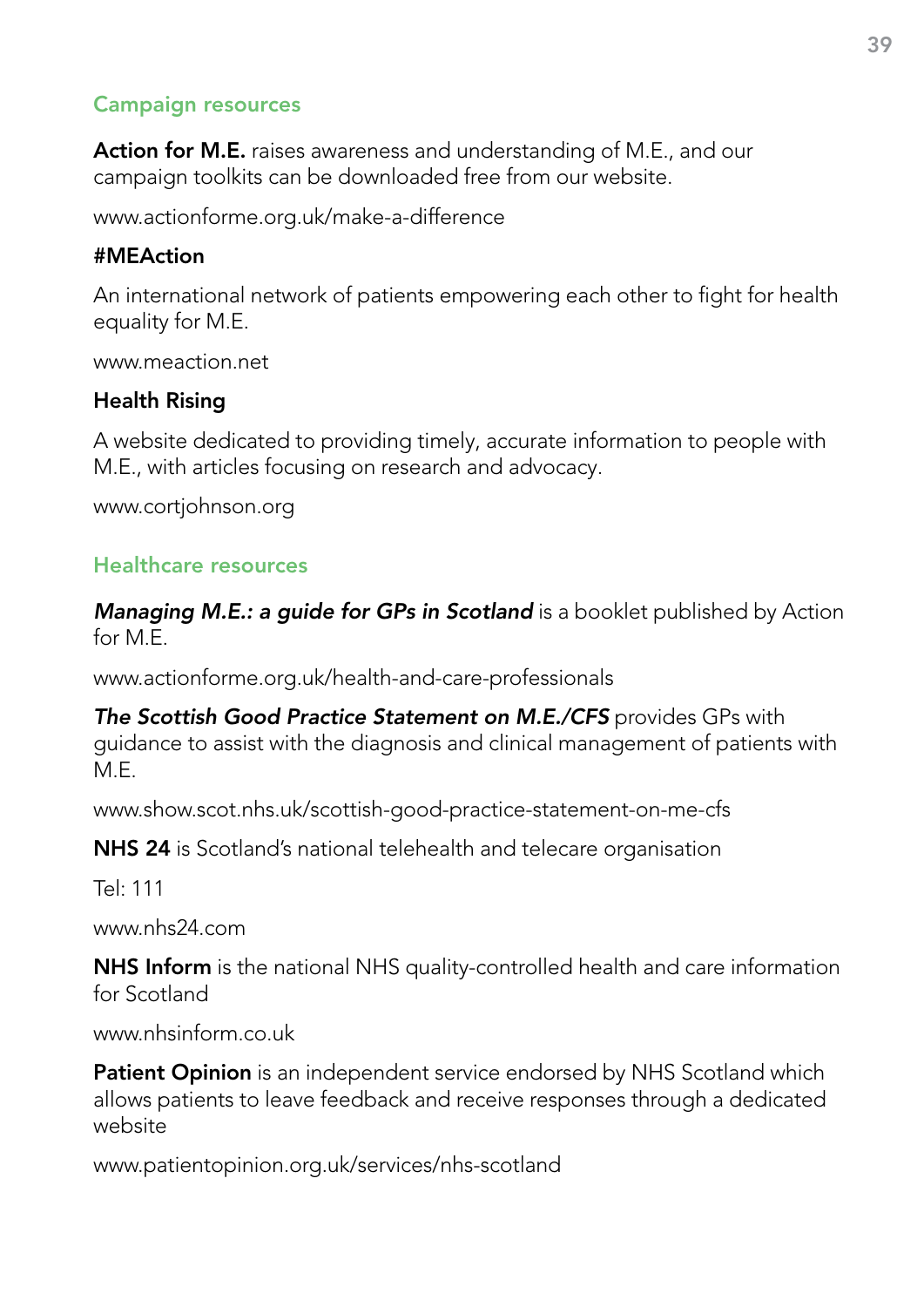Delivered by Citizens Advice Scotland, this provides free, confidential information, advice and support to anyone who uses the NHS in Scotland.

www.patientadvicescotland.org.uk

#### Welfare benefits advice

Action for M.E.'s Welfare Advice and Support Service offers expert, confidential welfare benefit advice to people affected by M.E. in the UK.

Tel: 0800 138 6544

Email: welfare@actionforme.org.uk

Citizens Advice Scotland offers confidential, face-to-face advice on everything from consumer rights to welfare benefit payments. Appointments should be booked in advance as early as possible as waiting times can be long.

Tel: 0808 800 9060

www.adviceguide.org.uk/scotland

#### Employment support

Advisory, Conciliation and Arbitration Service (ACAS) provides free and impartial information, advice, training, conciliation and other services for employers and employees to help prevent or resolve workplace problems.

Tel: 0300 123 1100

www.acas.org.uk

Access to Work is a UK Government service that offers free assessment for practical support to enable people with disabilities and long term conditions to start working, stay in work or move into self-employment.

Tel: 0345 268 8489

www.gov.uk/access-to-work/overview

**Jobcentre Plus** is a UK Government service offering employment support

Tel: 0800 055 6688

www.gov.uk/contact-jobcentre-plus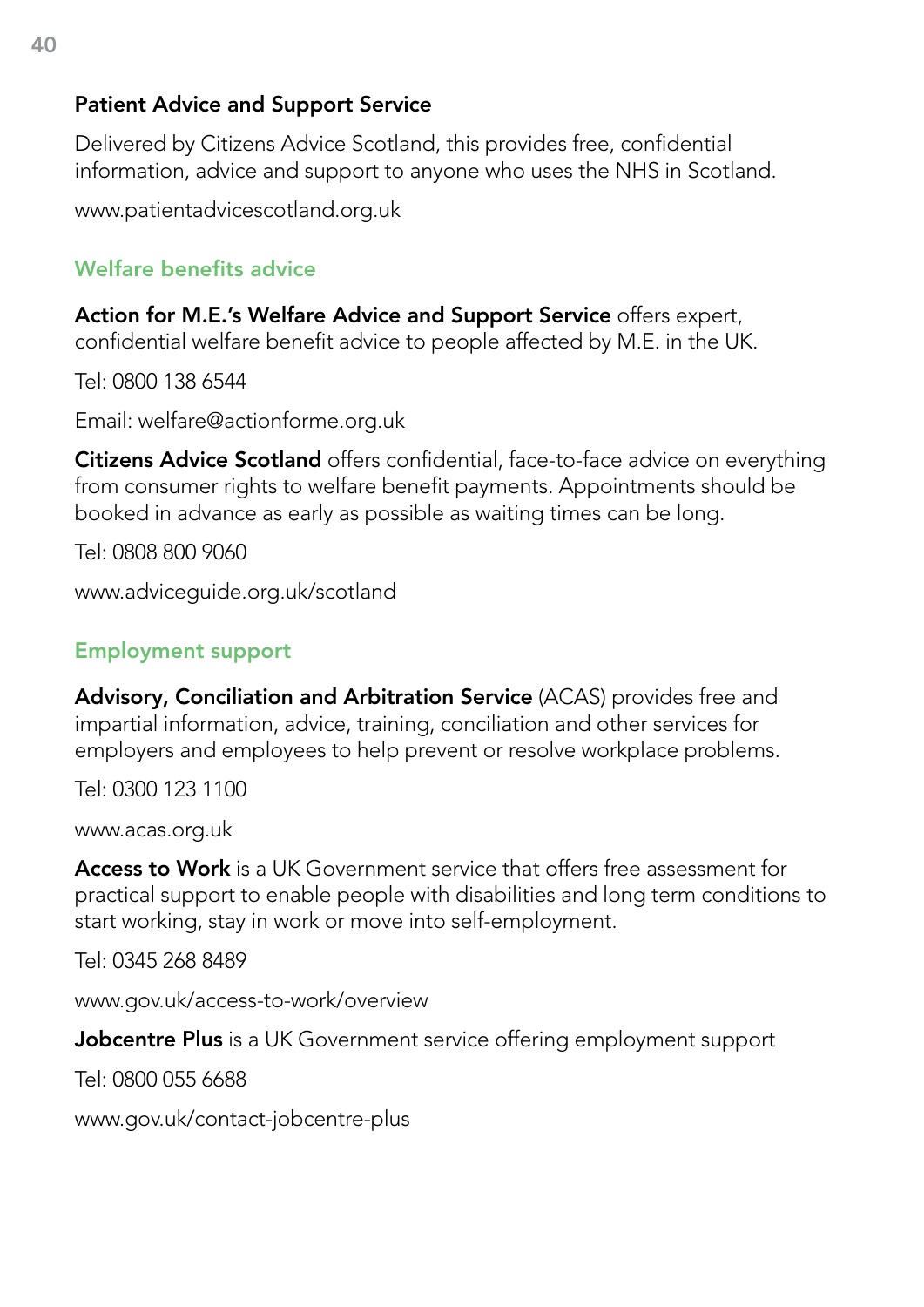# Space for personal notes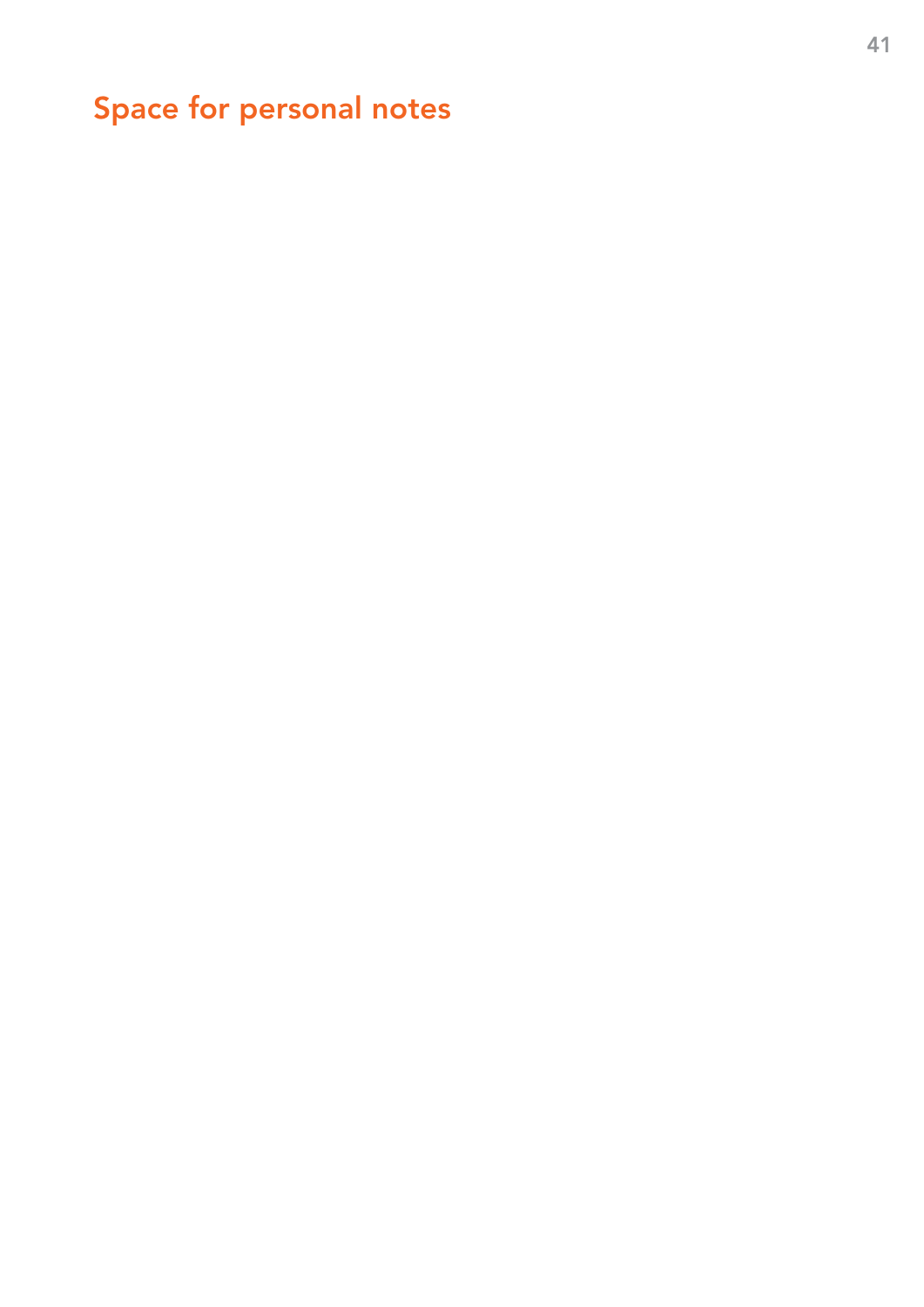Space for personal notes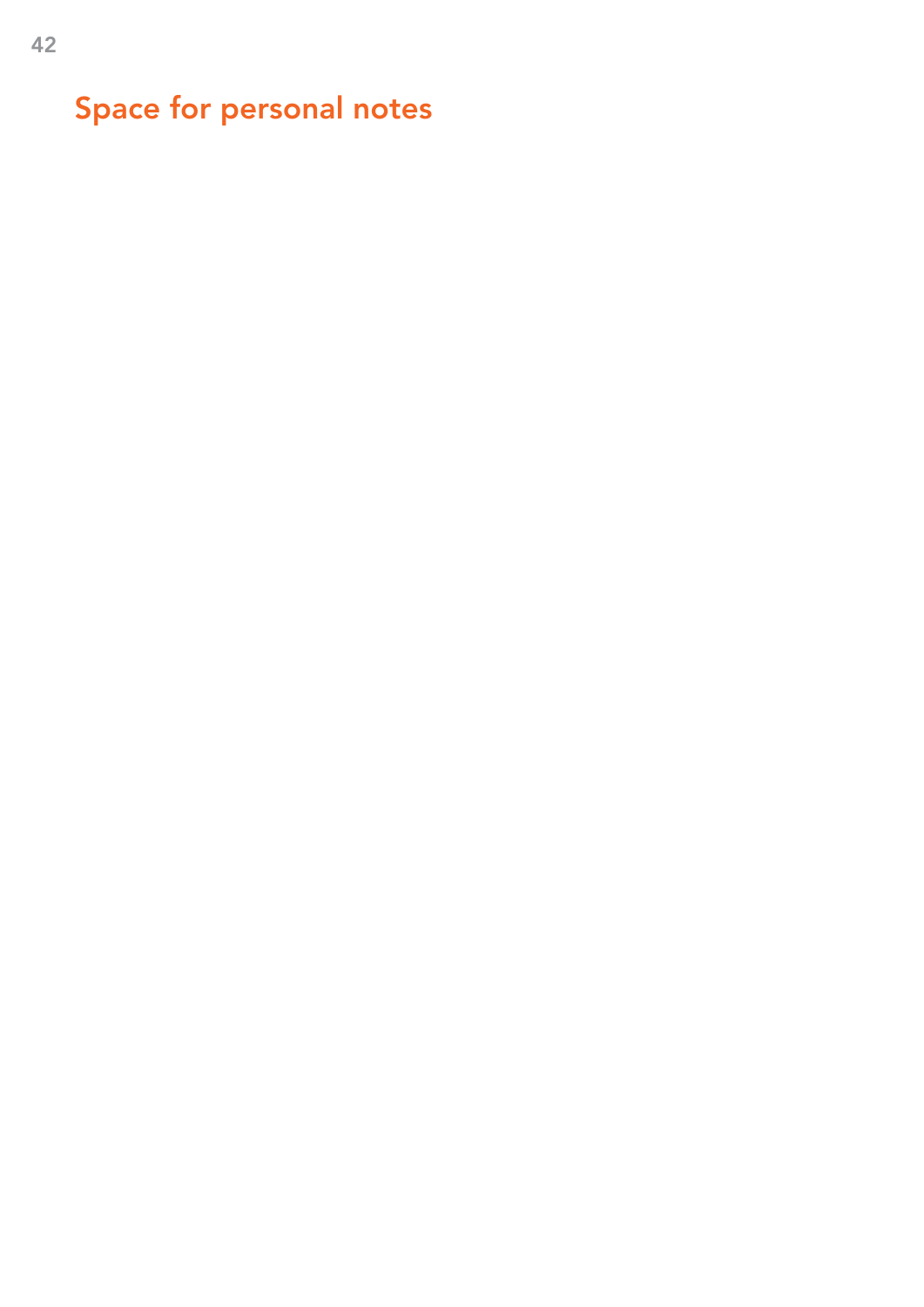# Acknowledgements and afterword

Action for M.E. is grateful to all those who attended Living and learning with M.E. project discussion sessions in Edinburgh during September to November 2015. Without these contributions this guide would not exist.

Thank you to the Health and Social Alliance Scotland for funding the project through the Self-Management Impact Fund and to the Scottish Government for hosting the sessions.

As a result of this project, Action for M.E. is now seeking further funding to establish a peer-mentoring network for people with M.E. in Scotland.

"I regard learning to manage M.E. as my 'Mount Everest."